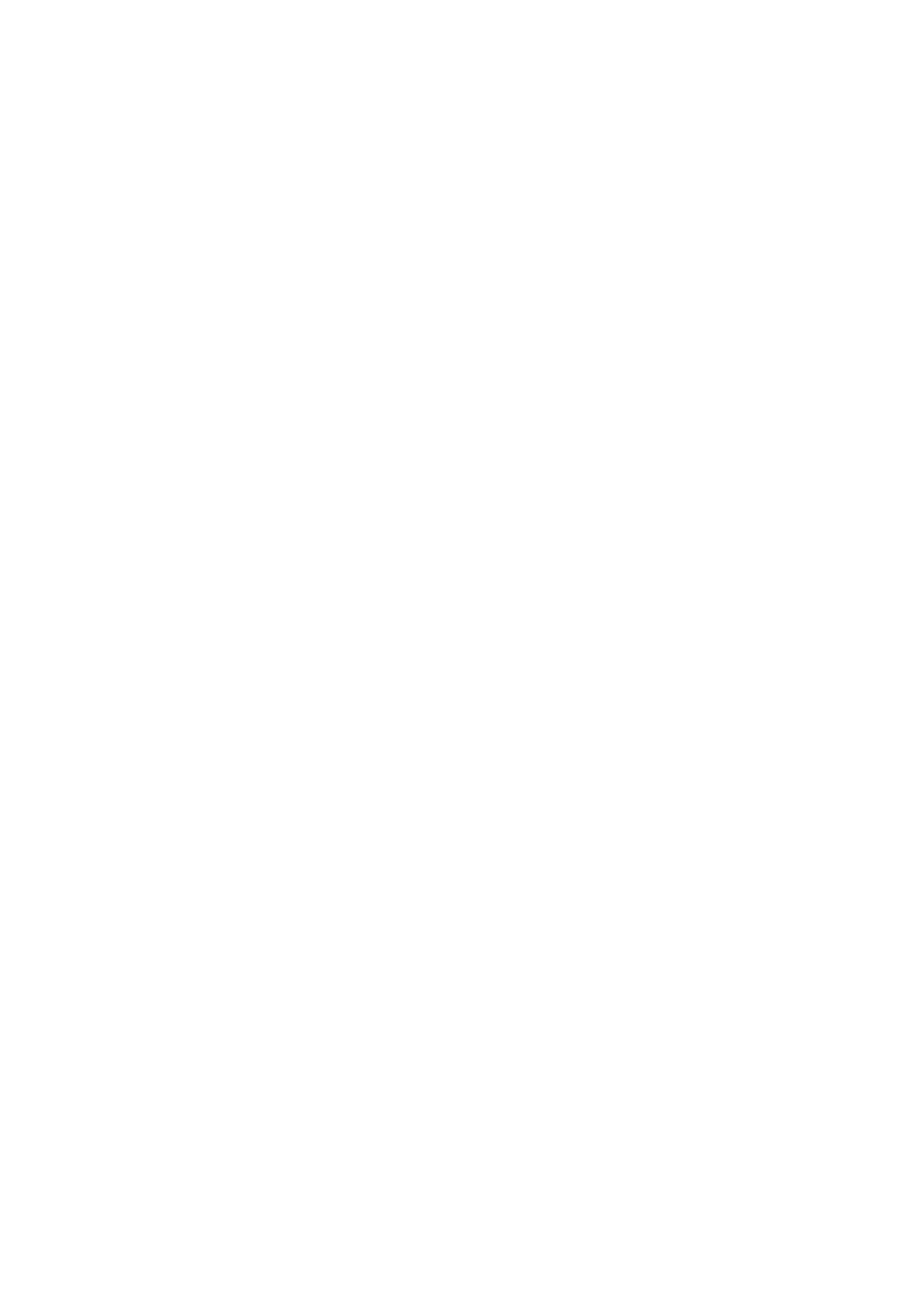

*Number* 33 *of* 1998

## **HOUSING (TRAVELLER ACCOMMODATION) ACT 1998**

#### **REVISED**

**Updated to 12 September 2018**

## **Introduction**

This Revised Act presents the text of the Act as it has been amended since enactment, and preserves the format in which it was passed.

*Housing Acts 1966 to 2015*: this Act is one of a group of Acts included in this collective citation, to be construed together as one (*Residential Tenancies (Amendment) Act 2015* (42/2015), s. 1(3)). The Acts in this group are:

- *Housing Act 1966* (21/1966)
- *Housing (Miscellaneous Provisions) Act 1979* (27/1979)
- *Housing Act 1988* (28/1988), other than ss. 27 and 28
- *Housing (Miscellaneous Provisions) Act 1992* (18/1992), other than ss. 29, 30, 38(3) and (4)
- *Housing (Miscellaneous Provisions) Act 1997* (21/1997), other than ss. 16, 17 and 24(3)
- *Housing (Traveller Accommodation) Act 1998* (33/1998), other than ss. 26 and 27
- *Housing (Miscellaneous Provisions) Act 2002* (9/2002), other than ss. 17 to 20, 22, 23 and 24 and schs. 2 and 3
- *Housing (Miscellaneous Provisions) Act 2004* (43/2004), other than s. 2
- *Housing (Miscellaneous Provisions) Act 2009* (22/2009), other than s. 100
- *Housing (Amendment) Act 2013* (22/2013)
- *Local Government Reform Act 2014* (1/2014), ss. 1(4), 5(3), sch. 2 part 1, sch. 4 paras. 1, 14 (insofar as they relate to the *Housing Act 1966*) and sch. 4 para. 16
- *Housing (Miscellaneous Provisions) Act 2014* (21/2014)
- *Residential Tenancies (Amendment) Act 2015* (42/2015), ss. 1(3), 15, 85 and 87

Acts previously included in this collective citation and construction but now repealed are:

- *Housing Act 1969* (16/1969)
- *Housing Act 1970* (18/1970)
- *Housing Act 1984* (1/1984)

## **Annotations**

This Revised Act is not annotated and only shows textual amendments. An annotated version of this revision is also available which shows textual and non-textual amendments and their sources. It also shows editorial notes including statutory instruments made pursuant to the Act and previous affecting provisions.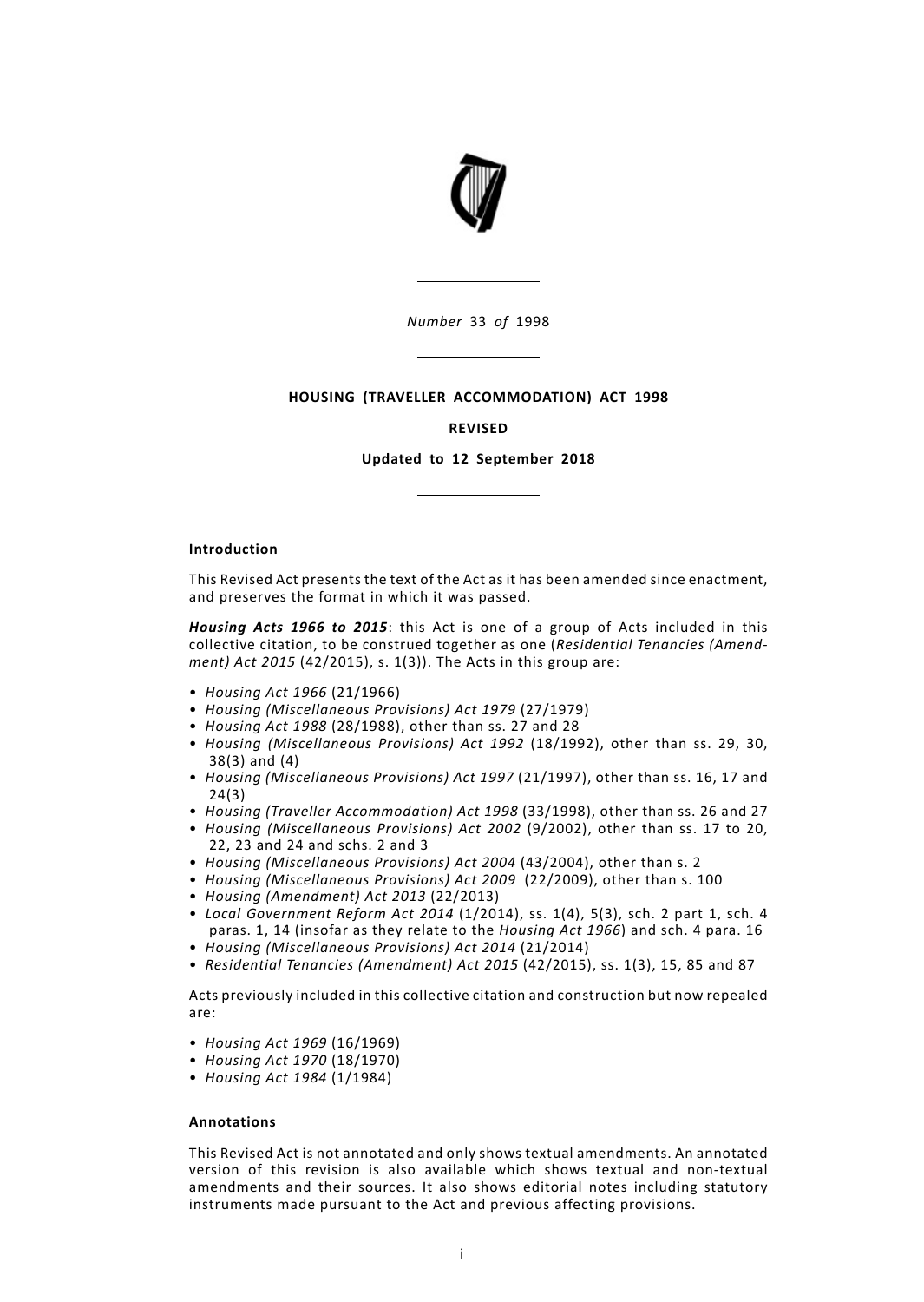## **Material not updated in this revision**

Where other legislation is amended by this Act, those amendments may have been superseded by other amendments in other legislation, or the amended legislation may have been repealed or revoked. This information is not represented in this revision but will be reflected in a revision of the amended legislation if one is available. A list of legislative changes to any Act, and to statutory instruments from 1981, may be found linked from the page of the Act or statutory instrument at www.irishstatutebook.ie.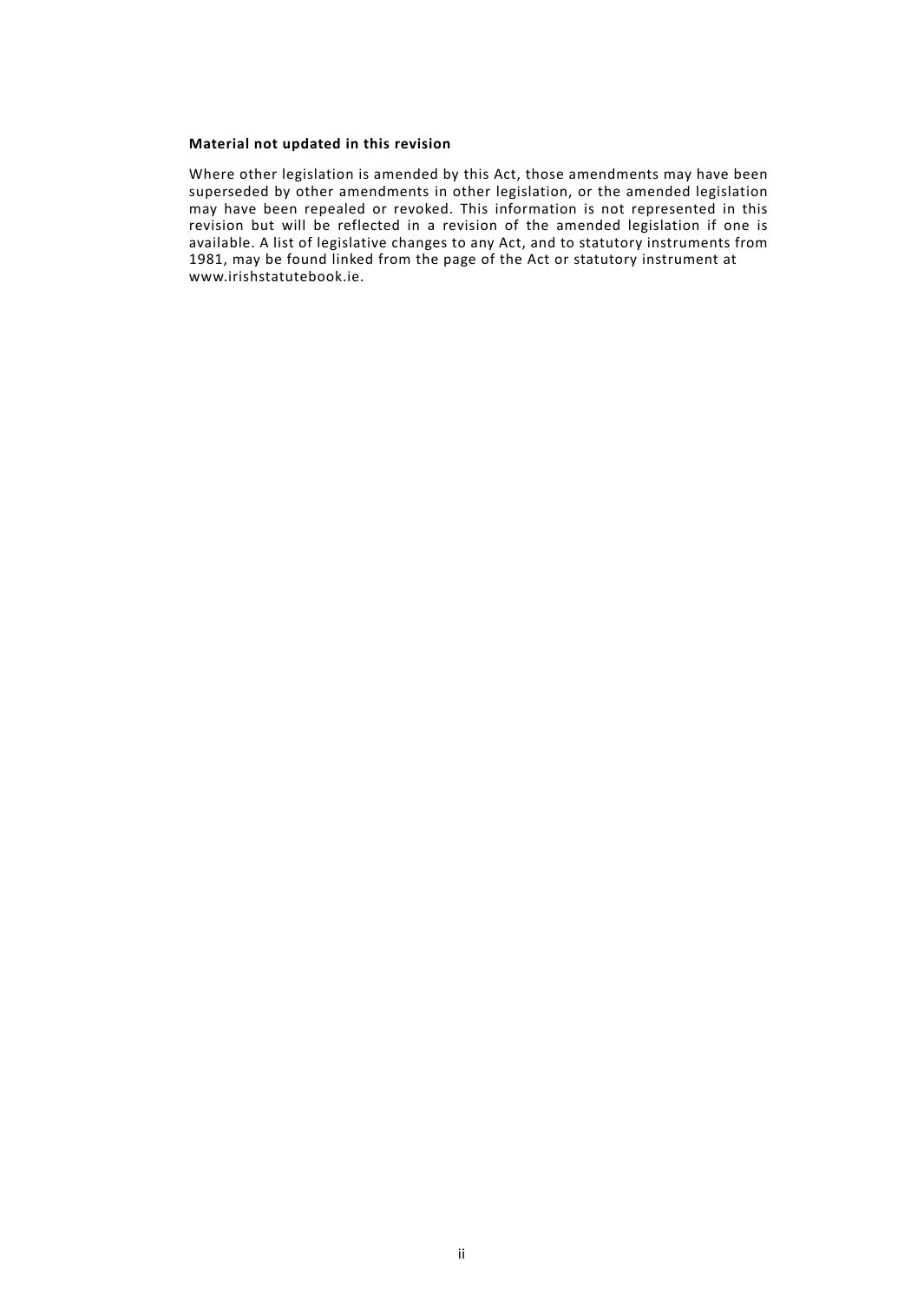

*Number* 33 *of* 1998

# **HOUSING (TRAVELLER ACCOMMODATION) ACT 1998**

## **REVISED**

### **Updated to 12 September 2018**

# ARRANGEMENT OF SECTIONS

# [PART](#page-6-0) I

## PRELIMINARY AND GENERAL

#### Section

- [1.](#page-6-1) Short title, collective citation, construction and [commencement.](#page-6-1)
- [2.](#page-6-2) [Interpretation.](#page-6-2)
- [3.](#page-7-0) [Expenses.](#page-7-0)
- [4.](#page-7-1) [Directions.](#page-7-1)

# [PART](#page-7-2) II

TRAVELLER ACCOMMODATION PROGRAMME

- [5.](#page-8-0) Relevant housing [authority.](#page-8-0) *(Repealed)*
- [6.](#page-8-1) Assessment of [accommodation](#page-8-1) needs.
- [7.](#page-8-2) [Accommodation](#page-8-2) programme.
- [8.](#page-9-0) Notice of [accommodation](#page-9-0) programme to certain bodies.
- [9.](#page-9-1) Publication of notice of [accommodation](#page-9-1) programme.
- [10.](#page-10-0) Preparation of [accommodation](#page-10-0) programme.
- [11.](#page-11-0) Report by [manager.](#page-11-0)
- Submission of [accommodation](#page-11-1) programme to relevant housing [authority.](#page-11-1) [12.](#page-11-1)
- [13.](#page-11-2) [Adjournment](#page-11-2) of meeting.
- [14.](#page-11-3) Adoption of [accommodation](#page-11-3) programme by manager.
- [15.](#page-11-4) Publication of [accommodation](#page-11-4) programme.
- [16.](#page-12-0) Implementation of [accommodation](#page-12-0) programme.
- Review, amendment and replacement of [accommodation](#page-12-1) [programme.](#page-12-1) [17.](#page-12-1)
- [18.](#page-12-2) Minister and adoption of [accommodation](#page-12-2) programmes.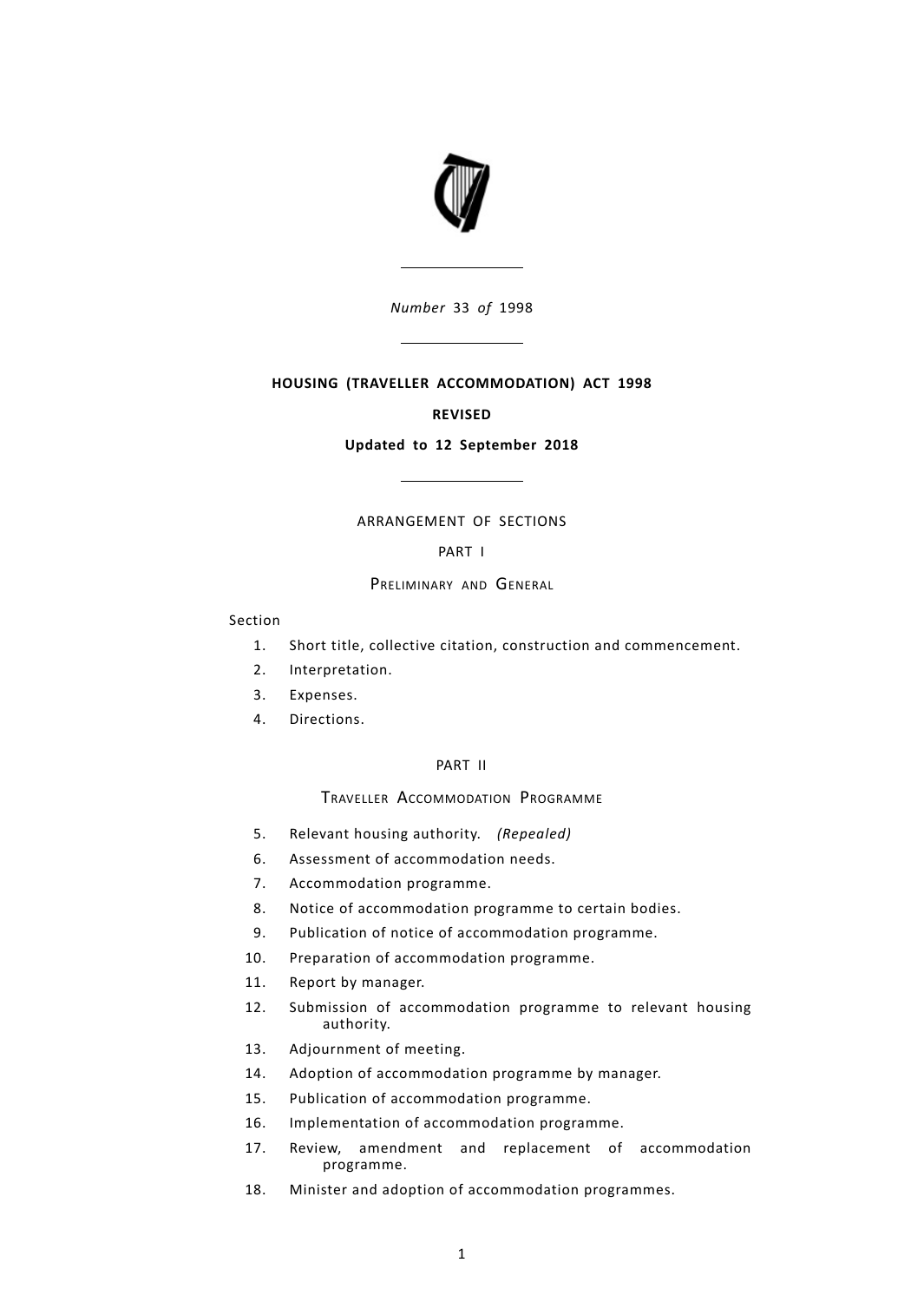#### *Housing (Traveller Accommoda-* [1998.] *tion) Act 1998* [*No.* **33.**]

- [19.](#page-13-0) National Traveller [Accommodation](#page-13-0) Consultative Committee.
- [20.](#page-13-1) [Membership](#page-13-1) of National Consultative Committee.
- [21.](#page-14-0) Local traveller [accommodation](#page-14-0) consultative committee.
- [22.](#page-15-0) [Membership](#page-15-0) of local consultative committee.
- [23.](#page-15-1) Provision of [accommodation](#page-15-1) for travellers generally.

## [PART](#page-15-2) III

## **MISCELLANEOUS**

- [24.](#page-15-3) [Emergency](#page-15-3) situation.
- [25.](#page-16-0) Loans for [caravans](#page-16-0) or sites.
- [26.](#page-16-1) [Amendment](#page-16-1) of section 19 of Act of 1963.
- [27.](#page-16-2) [Supplemental](#page-16-2) provisions to *section 26*.
- Amendment of section 3 of Housing [\(Miscellaneous](#page-16-3) Provisions) Act, [1979.](#page-16-3) *(Repealed)* [28.](#page-16-3)
- [29.](#page-17-0) [Amendment](#page-17-0) of section 13 of Act of 1988.
- [30.](#page-17-1) [Amendment](#page-17-1) of section 15 of Act of 1988.
- [31.](#page-17-2) Annual report and activities of a local [consultative](#page-17-2) committee.
- [32.](#page-18-0) [Amendment](#page-18-0) of section 10 of Act of 1992.
- [33.](#page-19-0) [Amendment](#page-19-0) of section 34 of Act of 1992.
- [34.](#page-19-1) [Amendment](#page-19-1) of section 1 of Act of 1997.
- [35.](#page-19-2) [Amendment](#page-19-2) of Act of 1997.
- [36.](#page-21-0) [Miscellaneous](#page-21-0) amendments to Act of 1997.

# ACTS REFERRED TO

| City and County Management (Amendment) Act, 1955                  | 1955, No. 12 |
|-------------------------------------------------------------------|--------------|
| Civil Service Regulation Act, 1956                                | 1956, No. 46 |
| County Management Acts, 1940 to 1994                              |              |
| Housing (Miscellaneous Provisions) Act, 1979                      | 1979, No. 27 |
| Housing (Miscellaneous Provisions) Act, 1992                      | 1992, No. 18 |
| Housing (Miscellaneous Provisions) Act, 1997                      | 1997, No. 21 |
| Housing Act, 1988                                                 | 1988, No. 28 |
| Housing Acts, 1966 to 1997                                        |              |
| Local Government (Planning and Development) Act, 1963             | 1963, No. 28 |
| Local Government (Planning and Development) Act, 1976             | 1976, No. 20 |
| Local Government (Planning and Development) Acts,<br>1963 to 1998 |              |
| Local Government Act, 1991                                        | 1991, No. 11 |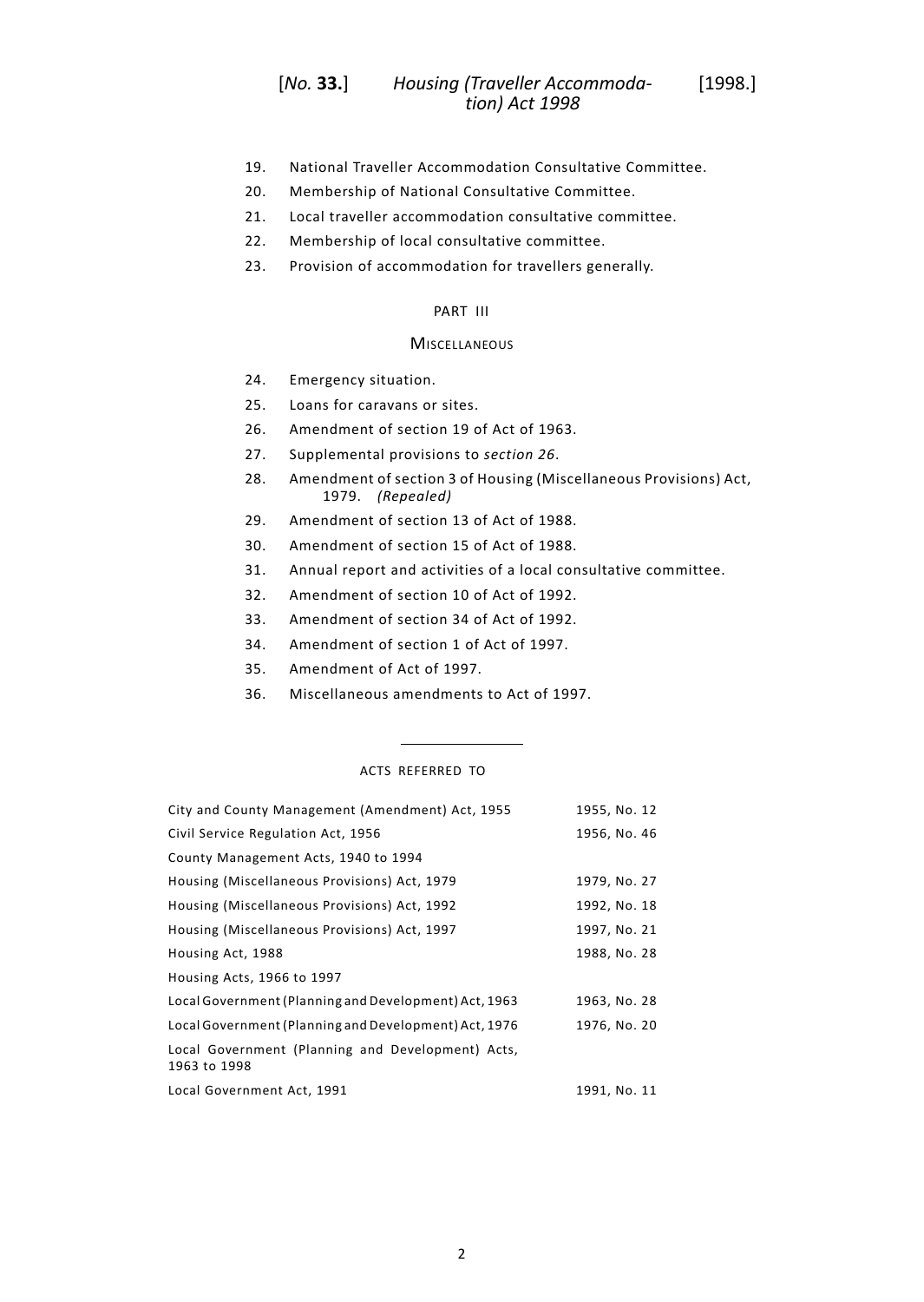

*Number* 33 *of* 1998

#### **HOUSING (TRAVELLER ACCOMMODATION) ACT 1998**

#### **REVISED**

## **Updated to 12 September 2018**

AN ACT TO AMEND AND EXTEND THE HOUSING ACTS, 1966 TO 1997, THE LOCAL GOVERNMENT (PLANNING AND DEVELOPMENT) ACTS, 1963 TO 1998, THE LOCAL GOVERNMENT ACT, 1991, TO MAKE PROVISION FOR THE ACCOMMODATION NEEDS OF TRAVELLERS, TO PROVIDE FOR THE APPOINTMENT OF A NATIONAL TRAVELLER ACCOMMODATION CONSULTATIVE COMMITTEE AND LOCAL TRAVELLER ACCOMMODA-TION CONSULTATIVE COMMITTEES AND TO PROVIDE FOR RELATED MATTERS. [13*th July*, 1998]

<span id="page-6-1"></span><span id="page-6-0"></span>BE IT ENACTED BY THE OIREACHTAS AS FOLLOWS:

# PART I

## PRELIMINARY AND GENERAL

**1.**—(1) This Act may be cited as the Housing (Traveller Accommodation) Act, 1998.

(2) The Housing Acts, 1966 to 1997, and this Act, other than *[sections](#page-16-1) 26* and *[27](#page-16-2)*, may be cited together as the Housing Acts, 1966 to 1998, and shall be construed together as one Act.

(3) The Local Government (Planning and Development) Acts, 1963 to 1998, and *[sections](#page-16-1) 26* and *[27](#page-16-2)*, may be cited together as the Local Government (Planning and Development) Acts, 1963 to 1998, and shall be construed together as one Act.

<span id="page-6-2"></span>(4) This Act shall come into operation on such day or days as, by order or orders made by the Minister, may be fixed therefor either generally or with reference to any particular purpose or provision and different days may be so fixed for different purposes and different provisions.

Interpretation. **2.**—(1) In this Act, except where the context otherwise requires—

"accommodation programme" shall be construed in accordance with *[section](#page-8-2) 7*;

"the Act of 1963" means the Local Government (Planning and Development) Act, 1963;

"the Act of 1988" means the Housing Act, 1988;

"the Act of 1992" means the Housing (Miscellaneous Provisions) Act, 1992;

Short title, collective citation, construction and commencement.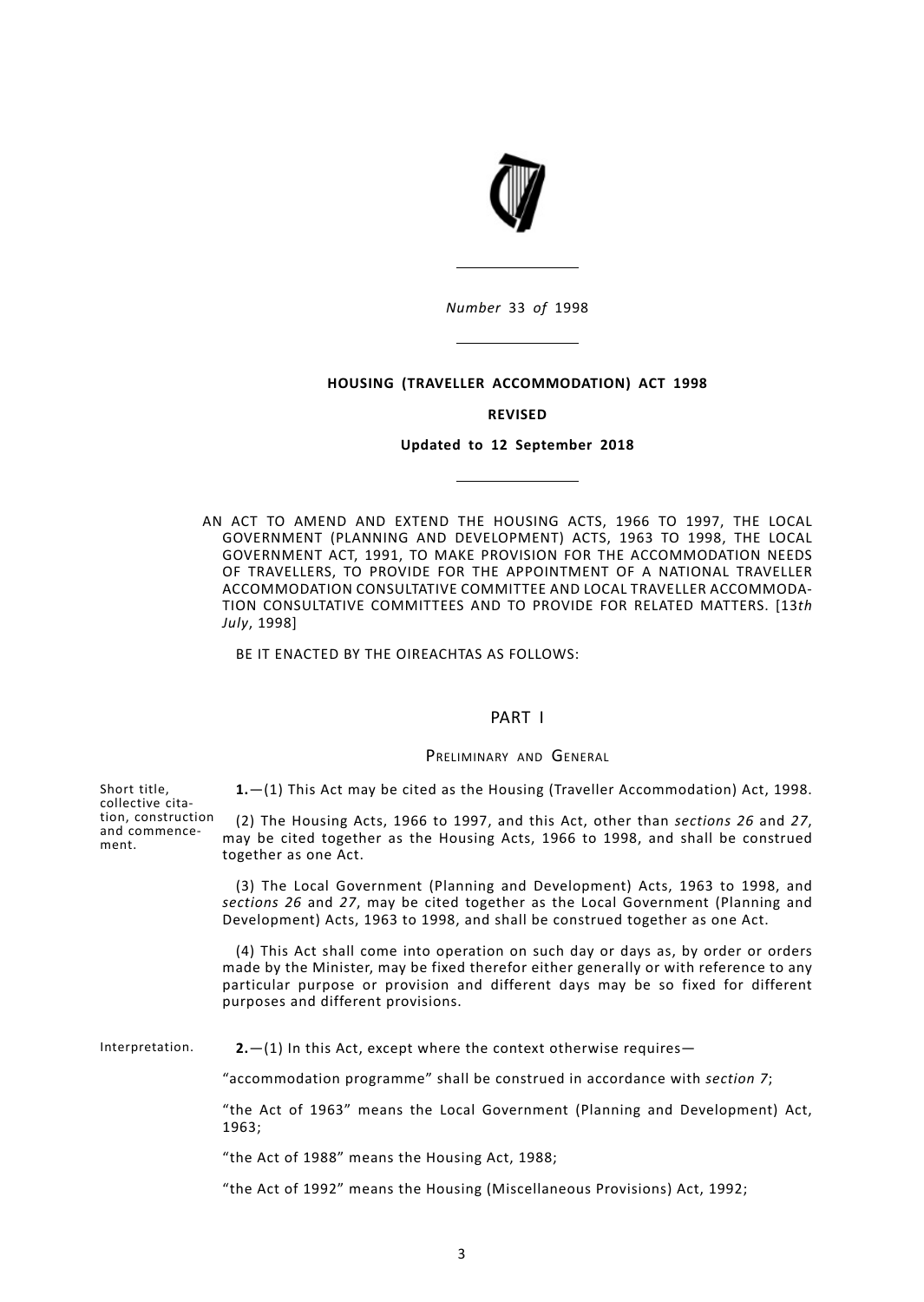"the Act of 1997" means the Housing (Miscellaneous Provisions) Act, 1997;

"body" includes an organisation, a body established by statute, a body corporate (whether a corporation aggregate or a corporation sole) and an unincorporated body of persons;

**[**'chief executive' means, as respects a local authority, a chief executive as provided for by Chapter 2 of Part 14 (as amended by the Local Government Reform Act 2014) of the Local Government Act 2001.**]**

"functions" includes powers and duties and a reference to the performance of functions includes, as respects powers and duties, a reference to the exercise of powers and the carrying out of duties;

**[**...**]**

"local consultative committee" means a committee appointed under *[section](#page-14-0) 21*;

**[**...**]**

"the Minister" means the Minister for the Environment and Local Government;

"National Consultative Committee" means the National Traveller Accommodation Consultative Committee appointed under *[section](#page-13-0) 19*;

**[**...**]**

"site" means—

- (*a*) a site to which section 13 of the Act of 1988 (as amended by this Act) applies,
- (*b*) a site provided or managed under section 6 of the Act of 1992, or
- (*c*) any other site for caravans for travellers provided or managed with or without the assistance of a housing authority;

"traveller" means a person to whom section 13 of the Act of 1988 (as amended by this Act) applies.

(2) In this Act a reference to a section or a Part is a reference to a section or a Part of this Act unless it is indicated that reference to some other enactment is intended.

(3) In this Act a reference to a subsection or a paragraph is a reference to the subsection or the paragraph of the provision in which the reference occurs unless it is indicated that reference to some other provision is intended.

<span id="page-7-1"></span><span id="page-7-0"></span>(4) A reference in this Act to an enactment shall be construed as a reference to that enactment as amended, adapted or extended by or under any subsequent enactment (including this Act).

- Expenses. **3.**—Any expenses incurred by the Minister in the administration of this Act shall, to such extent as may be approved of by the Minister for Finance, be paid out of moneys provided by the Oireachtas.
- <span id="page-7-2"></span>Directions. **4.**—The Minister may by direction amend or revoke a direction given by the Minister under this Act (including a direction under this section).

# PART II

# TRAVELLER ACCOMMODATION PROGRAMME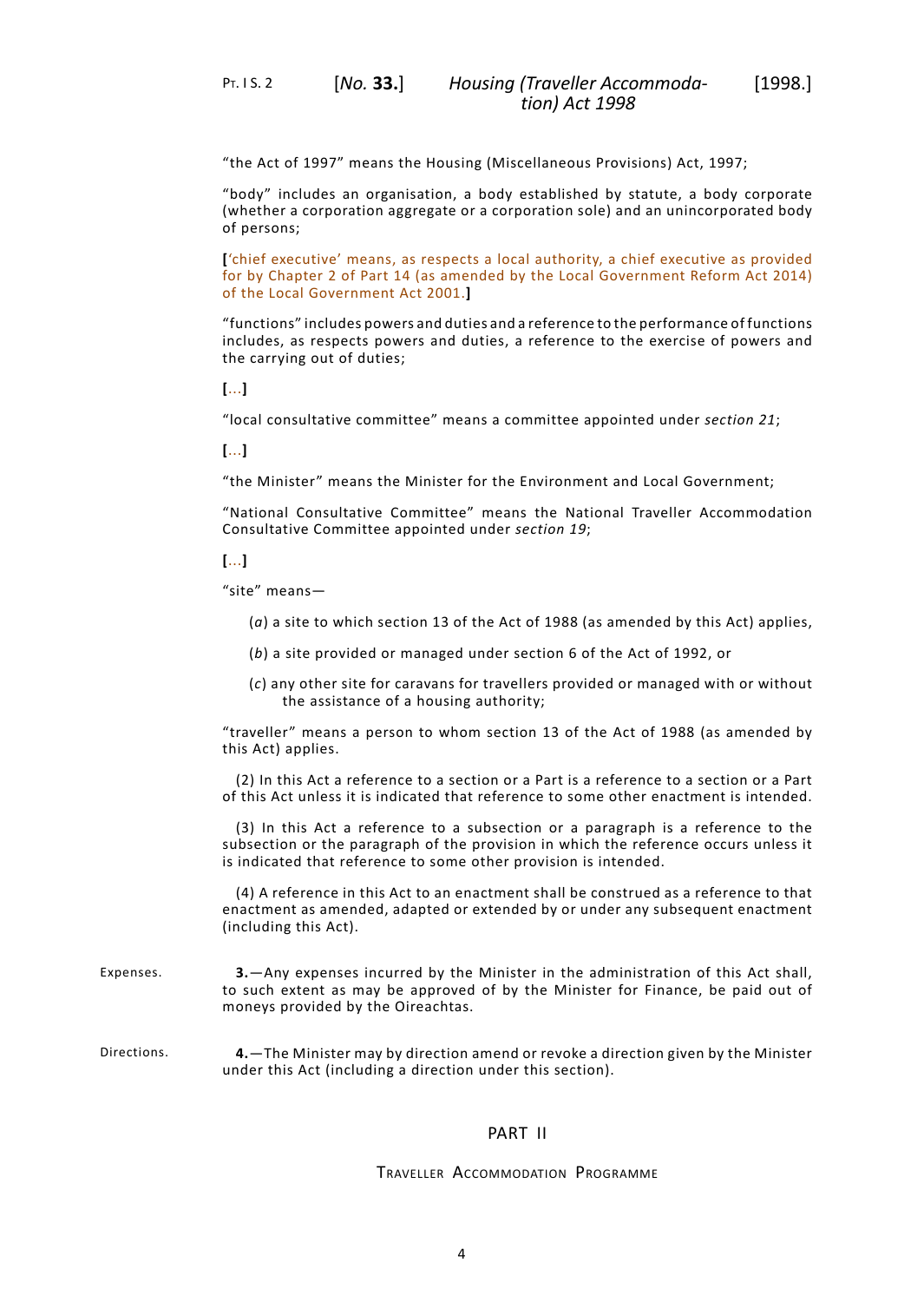#### Relevant housing authority. **5.**—**[**...**]**

Assessment of accommodation needs.

<span id="page-8-1"></span><span id="page-8-0"></span>**6.**—**[**(1) A **[**housing authority**]** shall, for the purposes of preparing a programme under *section 7*, and at such other times as the Minister may by direction specify, in respect of the functional area concerned, make an assessment of the accommodation needs of travellers who are assessed under section 20 of the Housing (Miscellaneous Provisions) Act 2009 as being qualified for social housing support (within the meaning of that Act), including the need for sites.**]**

(2)**[**...**]**

**[**(3) Before making an assessment under this section, a **[**housing authority**]** shall give one month's notice of their intention to do so to—

- (*a*) every local authority whose administrative area adjoins, or is contained in, the functional area of the authority preparing a programme under *section 7*,
- (*b*) the Health Service Executive,
- (*c*) approved bodies engaged in the provision of accommodation or shelter in the functional area concerned,
- (*d*) any local consultative committee in the functional area concerned, and
- (*e*) such local community bodies in the functional area concerned and any other person, as the housing authority considers appropriate.**]**

(4) Without prejudice to the generality of *subsection (1)*, a **[**housing authority**]**, in making an assessment shall have regard to—

- (*a*) the estimate of travellers referred to in *subsection (5)*,
- **[**(*aa*) any summary of social housing assessments prepared under section 21(c) of the Housing (Miscellaneous Provisions) Act 2009,**]**
- (*b*) the need for sites with limited facilities referred to in section 13 of the Act of 1988 (as amended by this Act) in relation to the annual patterns of movement of travellers, otherwise than as their normal place of residence, and
- (*c*) the views, if any, of the local consultative committee concerned.

(5) A **[**housing authority**]** shall make an estimate of the number of traveller families and households for whom accommodation will be required within the functional area for a period which the Minister may by direction specify.

- <span id="page-8-2"></span>(6) **[**...**]**
- (7) **[**...**]**

Accommodation programme.

**7.**—(1) A **[**housing authority**]** shall adopt as respects their functional area an accommodation programme not later than the date specified by the Minister, or within 21 days of that date as provided under *[section](#page-11-2) 13*, and shall specify in that accommodation programme the accommodation needs of travellers and the provision of accommodation required to address those needs for the period specified in *[section](#page-10-0) [10](#page-10-0)(1)*.

(2) A **[**housing authority**]** may adopt an accommodation programme together with one or more than one **[**housing authority**]** for the functional areas of the relevant housing authorities concerned and *subsections (1)* and *(3)* and *[sections](#page-9-0) 8* to *[15](#page-11-4)* shall apply to such adoption.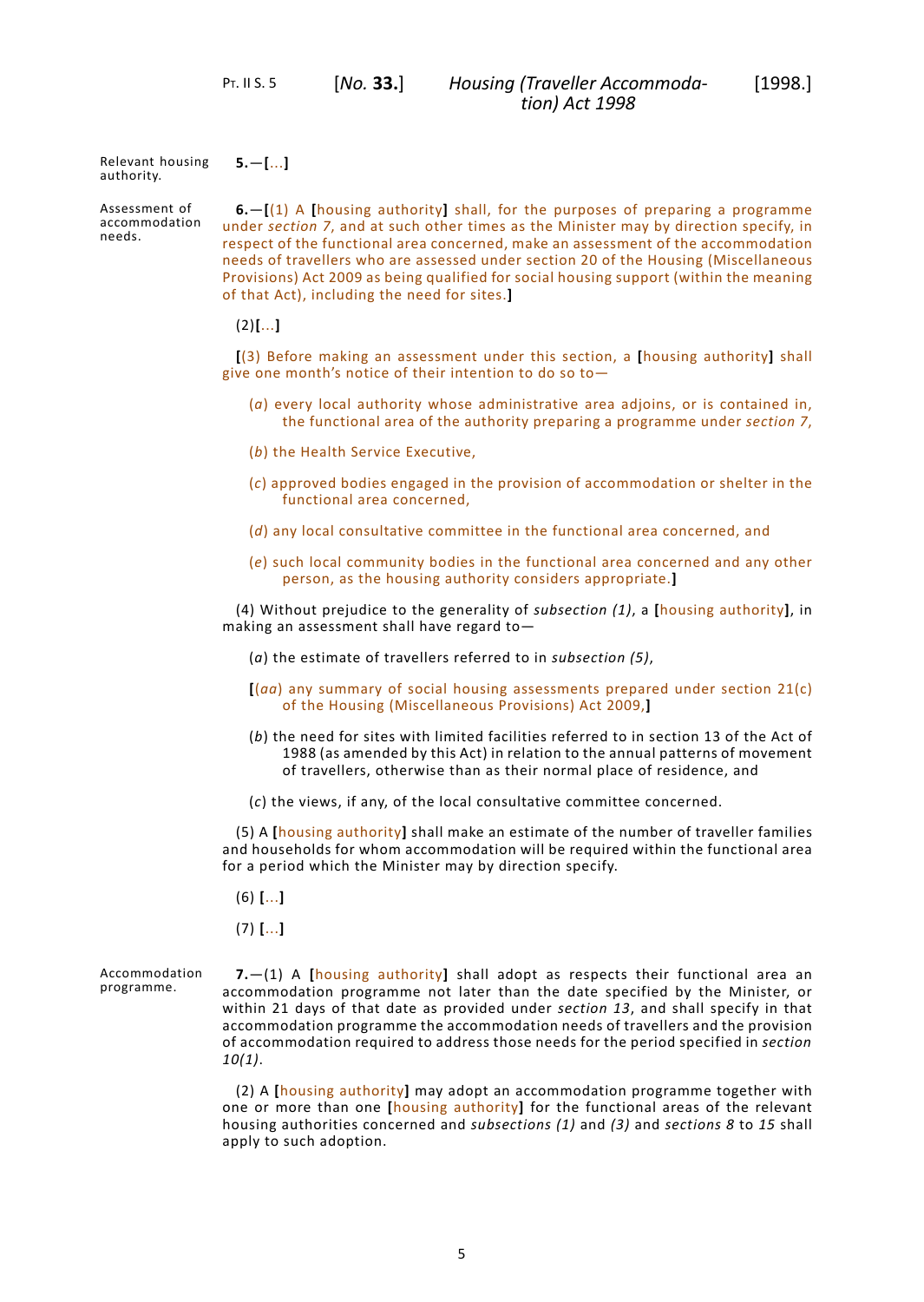(3) The adoption of an accommodation programme or an amendment to or replacement of the accommodation programme by a **[**housing authority**]** shall be a reserved function.

(4) The Minister shall specify a date for the adoption, by a **[**housing authority**]**, of an accommodation programme.

Notice of accommodation programme to certain bodies.

<span id="page-9-0"></span>**8.**—Before preparing a draft of an accommodation programme or, where appropriate, a draft of an amendment to or a replacement of the accommodation programme, **[**a housing authority shall**]** give notice in writing of the intention to do so to—

- (*a*) any **[**housing authority**]** where the functional area of such **[**housing authority**]** adjoins the functional area of the **[**housing authority**]** preparing, amending or replacing the accommodation programme,
- (*b*) **[**...**]**
- **[**(*c*) the Health Service Executive,**]**
- (*d*) the local consultative committee concerned,
- (*e*) such local community bodies as the **[**housing authority**]** consider appropriate, and
- <span id="page-9-1"></span>(*f*) such other body as the **[**housing authority**]** concerned consider appropriate having regard to all the circumstances, including voluntary or non-profit making bodies that are engaged in the provision of accommodation, shelter and welfare or any of them in the functional area concerned.

Publication of notice of accommodation programme.

**9.**—(1) A **[**housing authority**]** shall, in such form as the Minister may direct, publish a notice in not less than one newspaper circulating within the functional area of that **[**housing authority**]** stating that—

- (*a*) they propose to adopt, amend or replace an accommodation programme,
- (*b*) a draft of the accommodation programme, or a draft of the amendment to or replacement of it, is available for inspection at the offices of the **[**housing authority**]** or such other office as may be specified, at specified times during a specified period, and
- (*c*) regard will be had to any submissions in writing received by the **[**housing authority**]** in relation to the draft accommodation programme, or the draft of the amendment to or replacement of it, within 2 months of the publication of the notice.

(2) Within seven days of the date of publication of the notice under *subsection (1)* the **[**housing authority**]** shall—

- (*a*) send a copy of the notice and the draft of the accommodation programme, or the draft of the amendment to or replacement of it, to the bodies notified under *[section](#page-9-0) 8*, and
- (*b*) make arrangements for a copy of the notice to be displayed at such offices of the relevant housing authority to which the public have access, as the **[**housing authority**]** consider appropriate.

(3) A **[**housing authority**]** shall make the draft accommodation programme, or the draft of the amendment to or replacement of it, available for inspection at the time and during the period specified pursuant to *subsection (1)*.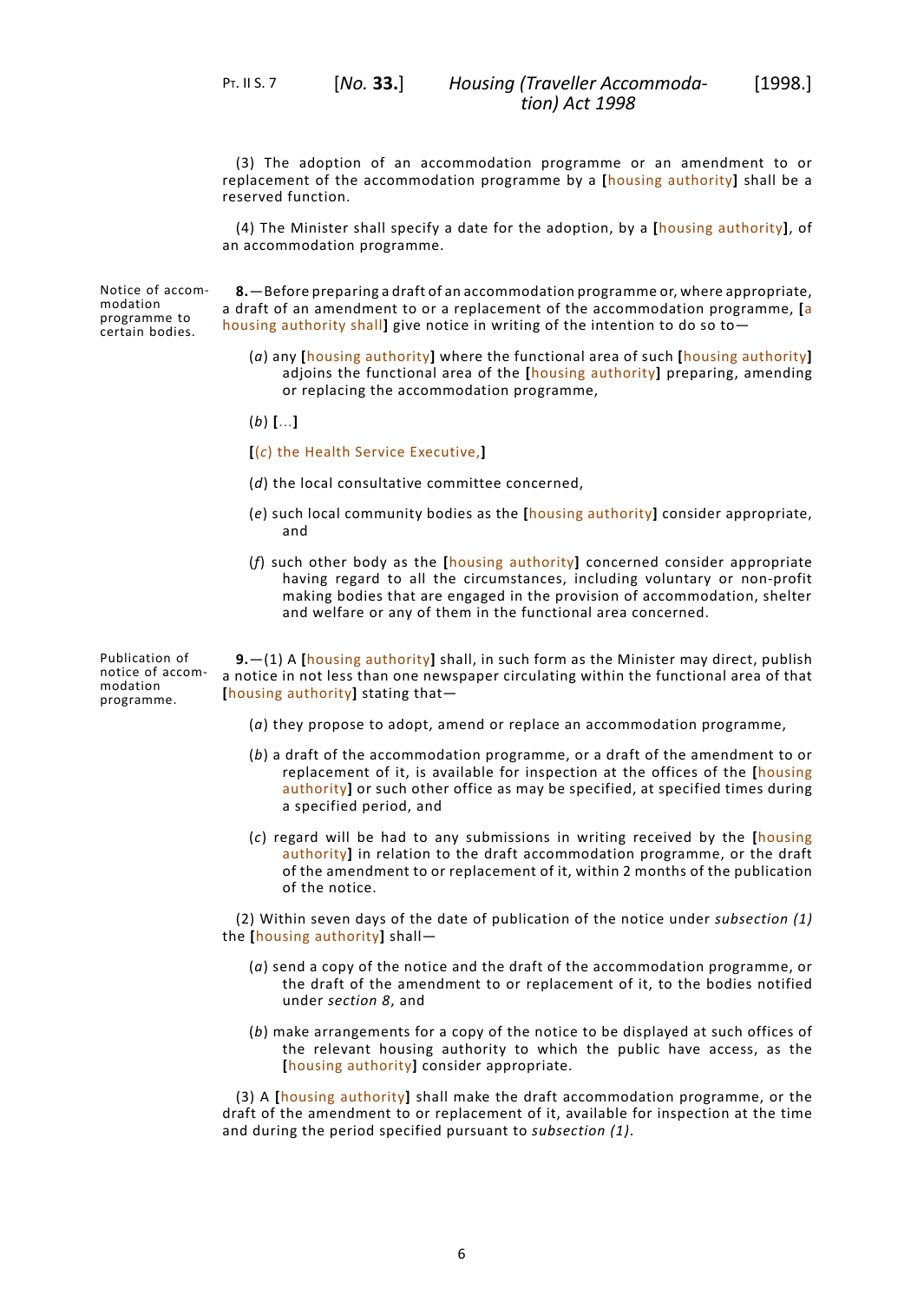PT. II S. 10 [*No.* **33.**]

Preparation of accommodation programme.

<span id="page-10-0"></span>**10.**—(1) An accommodation programme shall be prepared by a **[**housing authority**]** in respect of a 5 year period beginning on a date as the Minister may by direction specify and be in such form and contain such information as the Minister may direct and thereafter shall be prepared in respect of each succeeding period of 5 years or each such shorter period as the Minister may direct, and shall be adopted by the **[**housing authority**]** by such date as the Minister may direct or in accordance with *[section](#page-12-1) 17*.

(2) In preparing an accommodation programme, or a replacement of it, the **[**housing authority**]** shall—

- (*a*) include the most recent assessment made by that **[**housing authority**]** under *[section](#page-8-1) 6***[**...**]**
- (*b*) include such particulars as the Minister may direct in relation to travellers and contained **[**in the most recent summary of social housing assessments prepared by a housing authority under section 21(c) of the Housing (Miscellaneous Provisions) Act 2009**]**, or, where the **[**housing authority**]** is preparing an accommodation programme for the first time, such particulars concerning the needs of travellers for accommodation in sites as may be available to the **[**housing authority**]** or as may be acquired by them as the Minister may direct,
- (*c*) include a statement of the policy of the **[**housing authority**]** concerned in relation to meeting the accommodation needs of travellers, including the accommodation needs referred to in *paragraphs (a)* and *(b)*,
- (*d*) specify the strategy of the **[**housing authority**]** concerned for securing the implementation of the accommodation programme,
- (*e*) include measures for implementation by the **[**housing authority**]** concerned or, as the case may be, any other housing authority in relation to—
	- (i) the provision of the range of accommodation required to meet accommodation needs which have been identified,
	- (ii) the provision of assistance to travellers to provide accommodation for their own use,
	- (iii) the provision of assistance to a body standing approved under section 6 of the Act of 1992 in respect of the provision or management of accommodation for travellers, and
	- (iv) the proper management, including assistance towards the management, of such accommodation for travellers, and
- (f) include any other matters as may be specified in directions issued from time to time by the Minister.

(3) Without prejudice to the generality of *subsection (1)*, a **[**housing authority**]**, in preparing an accommodation programme, shall have regard to—

- (*a*) the needs identified under *paragraphs* (*a*) and (*b*) of *subsection (2)* and any matter which may be specified under *paragraph* (*f*) of *subsection (2)*,
- (*b*) the distinct needs and family circumstances of travellers,
- (*c*) the provision of sites to address the accommodation needs of travellers other than as their normal place of residence and having regard to the annual patterns of movement by travellers, and
- (*d*) such other matters as the Minister may by direction specify from time to time.

(4) A **[**housing authority**]** may, having considered the submissions received in accordance with *[section](#page-9-1) 9 (1)(c)*, make such changes to the draft of the accommodation programme published in accordance with *[section](#page-9-1) 9(1)* or, where appropriate, the draft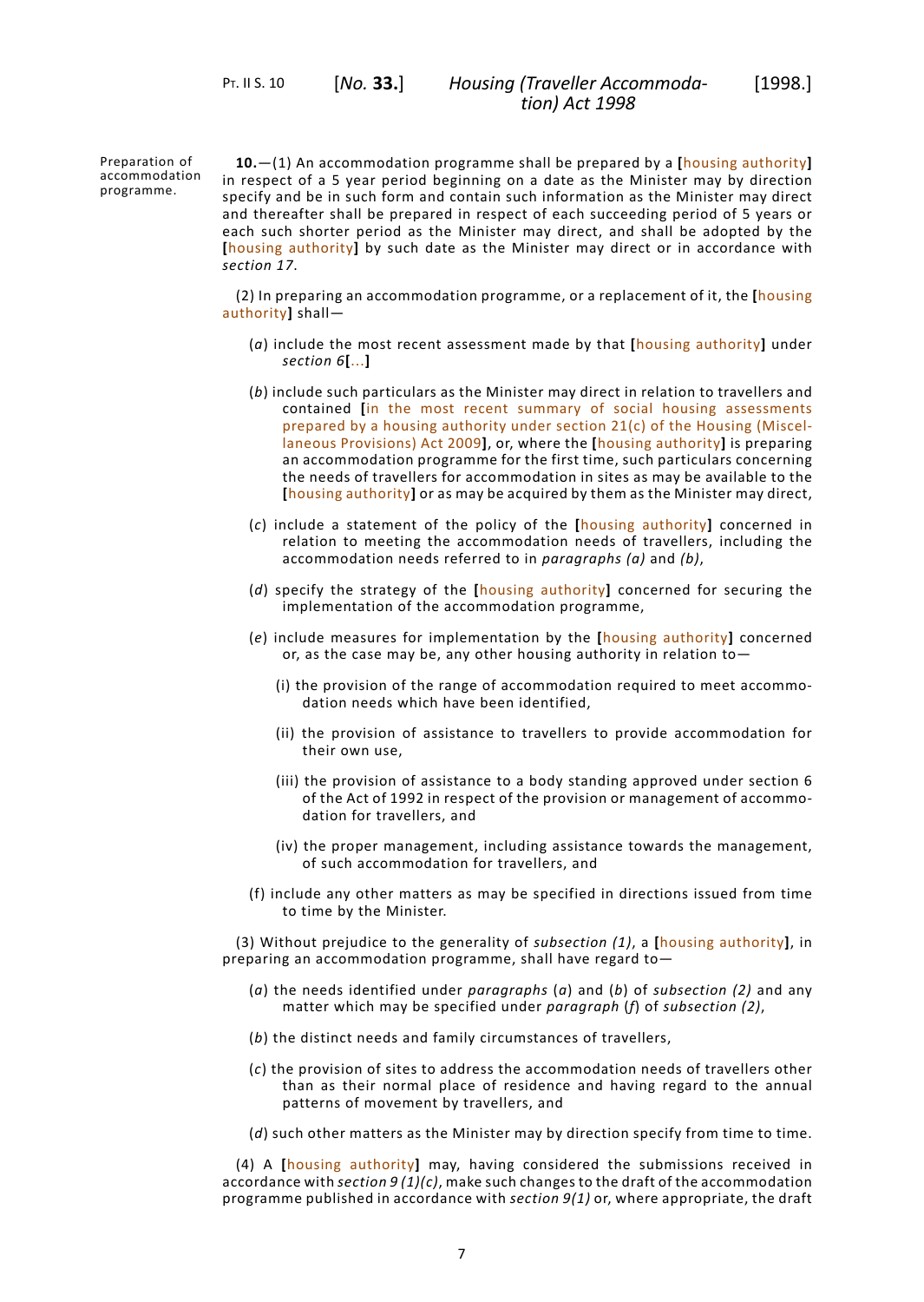PT. II S. 10 [*No.* **33.**]

<span id="page-11-0"></span>of the amendment to or replacement of the accommodation programme, as the **[**housing authority**]** considers appropriate.

<span id="page-11-4"></span><span id="page-11-3"></span><span id="page-11-2"></span><span id="page-11-1"></span>

| Report by manag-<br>er.                                                          | 11. The [chief executive] of a [housing authority] shall, as soon as may be after<br>the date by which the submissions referred to in section $9(1)(c)$ are to be received,<br>prepare a report on the submissions which have been received in accordance with<br>that section-                                                                                                                                                                                                                                                                                                                                                                                |
|----------------------------------------------------------------------------------|----------------------------------------------------------------------------------------------------------------------------------------------------------------------------------------------------------------------------------------------------------------------------------------------------------------------------------------------------------------------------------------------------------------------------------------------------------------------------------------------------------------------------------------------------------------------------------------------------------------------------------------------------------------|
|                                                                                  | $(a)$ summarising the matters contained in such submissions,                                                                                                                                                                                                                                                                                                                                                                                                                                                                                                                                                                                                   |
|                                                                                  | (b) specifying the names of the persons who made such submissions,                                                                                                                                                                                                                                                                                                                                                                                                                                                                                                                                                                                             |
|                                                                                  | (c) specifying the response of the [housing authority] concerned to such submis-<br>sions, and                                                                                                                                                                                                                                                                                                                                                                                                                                                                                                                                                                 |
|                                                                                  | (d) indicating whether it is proposed to proceed with the draft of the accommo-<br>dation programme or of the amendment to or the replacement of it, or to<br>proceed with the draft as varied or modified in a manner indicated in the<br>report, or not to proceed with such draft accommodation programme.                                                                                                                                                                                                                                                                                                                                                  |
| Submission of<br>accommodation<br>programme to<br>relevant housing<br>authority. | 12. The [chief executive] of a [housing authority] shall submit the draft accommo-<br>dation programme, or the draft of an amendment to or replacement of it, and the<br>report referred to in section 11 to the members of the [housing authority] not later<br>than 3 months before the date specified for adoption by the Minister under section<br>7 or 10, or, where appropriate, the date referred to in section 17 or 18, and the<br>[housing authority] concerned shall, as soon as may be after such submission, furnish<br>a copy of such draft to the bodies notified under section 8.                                                              |
| Adjournment of<br>meeting.                                                       | 13.-(1) A [housing authority] may, subject to subsection (2), from time to time<br>adjourn a meeting of such [housing authority] at which the motion for the adoption,<br>amendment or replacement of the accommodation programme is being considered.                                                                                                                                                                                                                                                                                                                                                                                                         |
|                                                                                  | (2) A [housing authority] shall not adjourn a meeting referred to in subsection $(1)$<br>if such an adjournment falls on a day that is later than 21 days after the date specified<br>for adoption under section 7 or 10, or, where appropriate, the date referred to in<br>section 17 or 18.                                                                                                                                                                                                                                                                                                                                                                  |
| Adoption of<br>accommodation<br>programme by<br>manager.                         | 14. - Where a [housing authority] fails to adopt an accommodation programme, or<br>an amendment to or a replacement of it, by the date specified for such adoption<br>under section 7 or 10, or, where appropriate, the date referred to in section 17 or 18,<br>or within the 21 day period of such date referred to in section 13, the [chief executive]<br>shall by order adopt the draft accommodation programme, or the amendment to or<br>replacement of it, submitted in accordance with section 12, within one month of the<br>date concerned subject to any modifications as, in the opinion of the [chief executive],<br>are considered appropriate. |
| Publication of<br>accommodation<br>programme.                                    | 15. - As soon as may be after the adoption of an accommodation programme, or<br>an amendment to or replacement of it, the [housing authority] shall-                                                                                                                                                                                                                                                                                                                                                                                                                                                                                                           |
|                                                                                  | $(a)$ publish a notice in at least one newspaper circulating in the functional area<br>concerned stating-                                                                                                                                                                                                                                                                                                                                                                                                                                                                                                                                                      |
|                                                                                  | (i) that the accommodation programme, or the amendment to or replacement<br>of it, has been adopted,                                                                                                                                                                                                                                                                                                                                                                                                                                                                                                                                                           |
|                                                                                  | (ii) the times at which, the period during which and the place where a copy<br>of the accommodation programme, or the amendment to or replacement<br>of it, may be inspected, and                                                                                                                                                                                                                                                                                                                                                                                                                                                                              |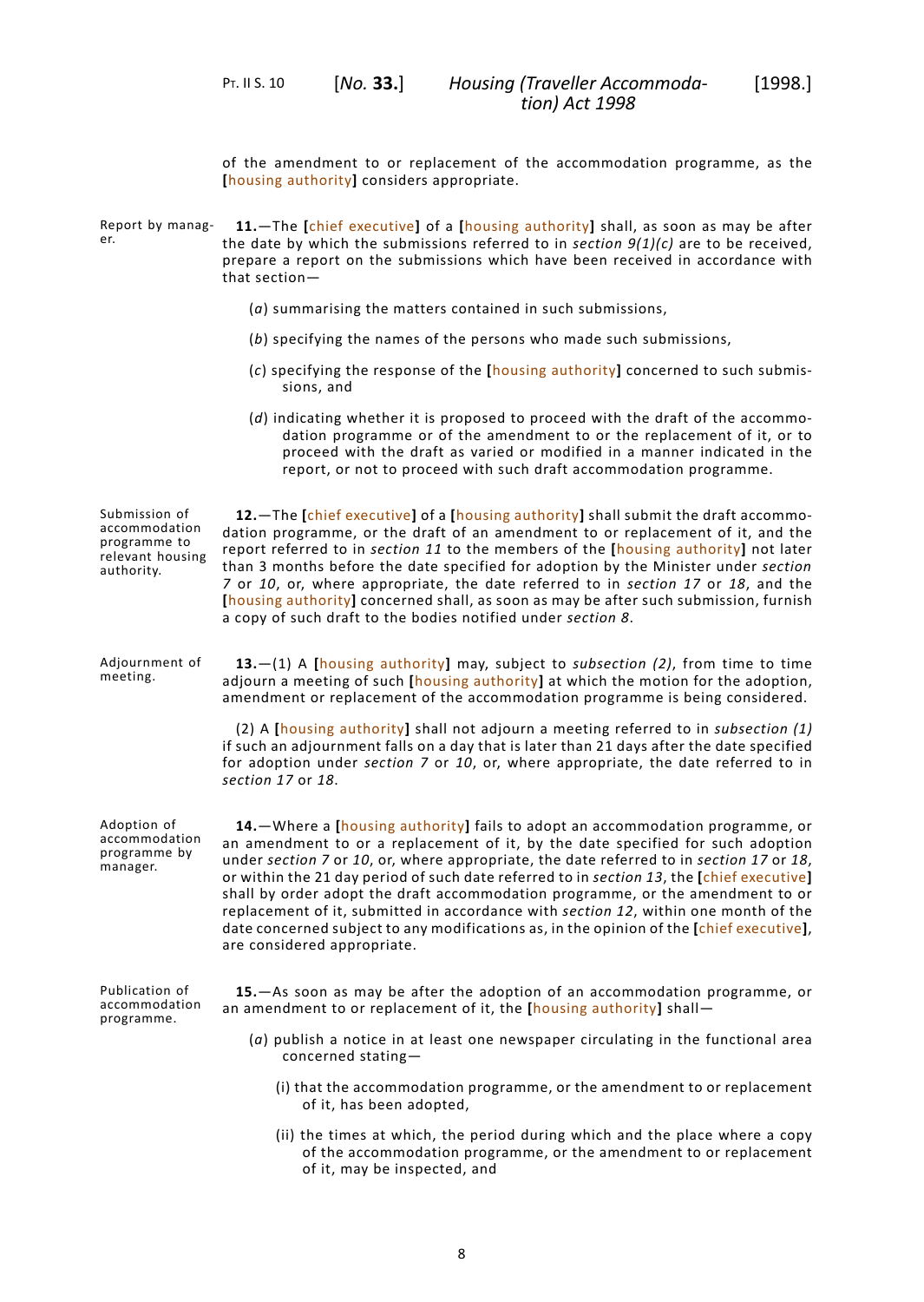PT. II S. 15 [*No.* **33.**]

- (iii) that a copy of or copy of an extract from the accommodation programme, or the amendment to or replacement of it, may be purchased on payment of a fee not exceeding the reasonable costs of making such copy,
- (*b*) make arrangements for a copy of the notice published under *paragraph (a)* to be displayed at such offices of the relevant housing authority to which the public have access, as the **[**housing authority**]** consider appropriate, and
- (*c*) furnish a copy of the accommodation programme, or the amendment to or replacement of it, to—
	- (i) the members of the **[**housing authority**]**,
	- (ii) the Minister, and
	- (iii) the bodies notified under *[section](#page-9-0) 8*.

Implementation of accommodation programme.

<span id="page-12-0"></span>**16.**—(1) A **[**housing authority**]** shall, in securing the implementation of an accommodation programme, or an amendment to or replacement of an accommodation programme, take any reasonable steps as are necessary for the purpose of such implementation.

- (2) **[**...**]**
- <span id="page-12-1"></span>(3) **[**...**]**

Review, amendment and replacement of accommodation programme.

- **17.**—(1) A **[**housing authority**]**
	- (*a*) shall review an accommodation programme at least once in each 3 year period or at such time as the Minister may by direction specify from time to time, and
	- (*b*) may review an accommodation programme at any time during the period to which the accommodation programme concerned relates.

(2) A **[**housing authority**]** may amend or replace an accommodation programme at any time or following a review under *subsection* (*1*).

<span id="page-12-2"></span>(3) Where a **[**housing authority**]** proposes to amend or replace an accommodation programme, the date of the adoption of the amendment or replacement shall be 7 months after the publication of the notice under *[section](#page-9-1) 9*.

**18.**—(1) The Minister, after consultation with the **[**housing authorities**]** concerned, may—

- (*a*) require 2 or more than 2 **[**housing authorities**]** to prepare jointly and adopt an accommodation programme by a date specified by the Minister, and
- (*b*) require that where an accommodation programme is being prepared in accordance with *[section](#page-8-2) 7(2)*, the **[**housing authorities**]** concerned co-ordinate such preparation and adoption in a manner, in relation to such matters and by a date, specified by the Minister,

and the **[**housing authorities**]** concerned shall comply with any such requirement.

(2) The Minister may, after consultation with a **[**housing authority**]**, require that **[**housing authority**]** to amend or replace an accommodation programme in a manner and by a date specified by the Minister and the **[**housing authority**]** concerned shall comply with any such requirement.

Minister and adoption of accommodation programmes.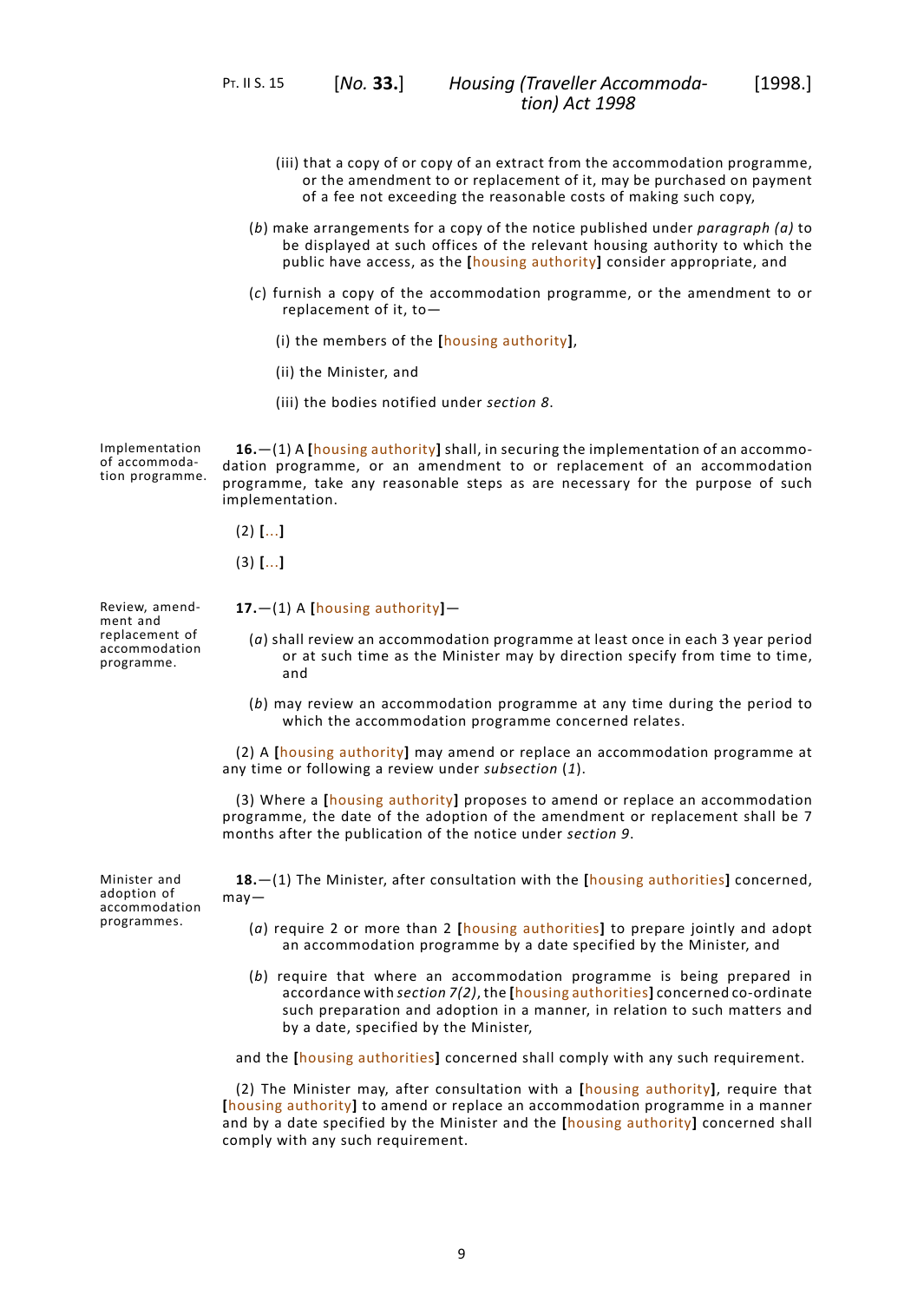PT. II S. 19 [*No.* **33.**]

National Traveller Accommodation Consultative Committee.

<span id="page-13-0"></span>**19.**—(1) The Minister shall appoint a committee to be known as the National Traveller Accommodation Consultative Committee (in this Act referred to as "the National Consultative Committee") to advise the Minister in relation to any general matter concerning accommodation for travellers and any matter referred to it by the Minister.

(2) Without prejudice to the generality of *subsection (1)*, the National Consultative Committee may advise the Minister in relation to—

- (*a*) the most appropriate measures for improving, at local level, consultation with, and participation of, travellers in the provision and management of accommodation, and
- (*b*) general matters concerning the preparation, adequacy, implementation and co-ordination of traveller accommodation programmes.

(3) The Minister may provide such secretarial and administrative support, technical and professional advice and assistance towards research to the National Consultative Committee as the Minister considers necessary or appropriate.

(4) The Minister shall fix the date, time and place of the first meeting of the National Consultative Committee.

(5) The National Consultative Committee may regulate by standing order or otherwise, its procedure and business.

(6) The proceedings of the National Consultative Committee shall not be invalidated by any vacancies among the membership.

(7) The National Consultative Committee shall, in respect of each year and by such date as the Minister may direct, prepare and submit a report in writing to the Minister on its activities during that year and the Minister shall cause copies of such report to be laid before each House of the Oireachtas.

<span id="page-13-1"></span>(8) The expenses of the National Consultative Committee may be paid for by the Minister out of moneys provided by the Oireachtas.

Membership of National Consulta-members. tive Committee. **20.**—(1) The National Consultative Committee shall consist of not more than 12

> (2) The Minister shall appoint a chairperson of the National Consultative Committee and—

- (*a*) one person who has been nominated to the Minister by the Minister for Justice, Equality and Law Reform,
- (*b*) one person who has been nominated to the Minister by the General Council of County Councils,
- (*c*) one person who has been nominated to the Minister by the Association of Municipal Authorities of Ireland,
- (*d*) 2 persons who have been nominated to the Minister by the County and City Managers' Association,
- (*e*) 3 persons who have been nominated to the Minister by bodies representing travellers and are concerned with the accommodation for travellers as the Minister may determine,
- (*f*) one person from among the officers of the Minister, who is an established civil servant for the purposes of the Civil Service Regulation Act, 1956, and
- (*g*) 2 persons who, in the opinion of the Minister, have experience in relation to accommodation for travellers or are concerned with the general welfare of travellers,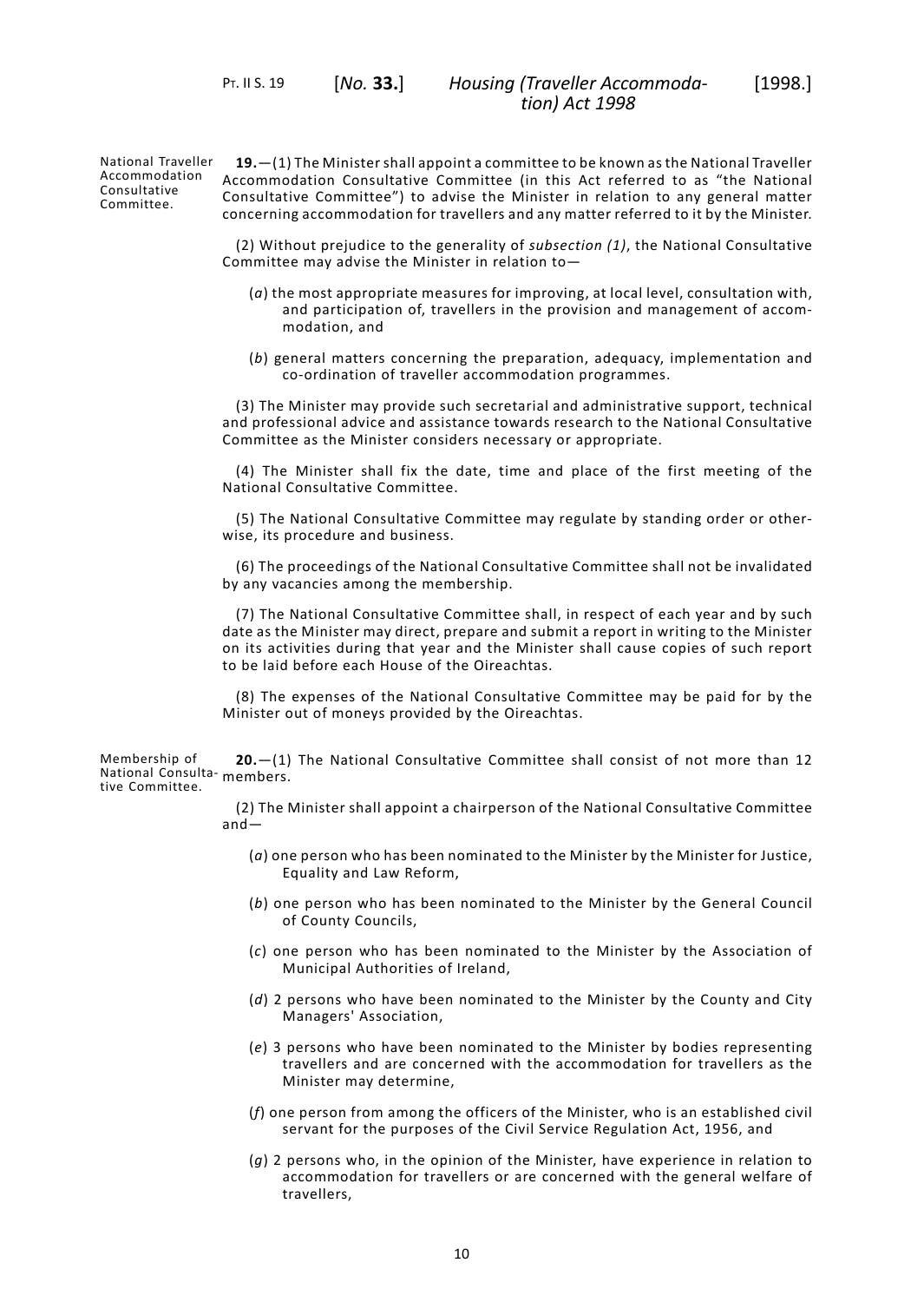to be members of the National Consultative Committee.

(3) The bodies referred to in *paragraphs (b), (c), (d)* and *(e)* of *subsection (2)* shall, when requested by the Minister, nominate the number of persons for consideration for appointment to the National Consultative Committee as the Minister may specify and make such nominations in accordance with any directions as may be given by the Minister from time to time, including any directions relating to an appropriate gender balance, and shall inform the Minister of the persons so nominated.

(4) The term of office of a member (including the chairperson) of the National Consultative Committee shall not exceed 3 years.

(5) A member of the National Consultative Committee may at any time be removed from office by the Minister if, in the Minister's opinion, the member has become incapable through ill-health of effectively participating in the work of the National Consultative Committee, or has committed stated misbehaviour, or such removal appears to the Minister to be necessary or desirable for the effective performance by the National Consultative Committee of its functions under *subsections (1)* and (*2*) of *[section](#page-13-0) 19*.

(6) A member of the National Consultative Committee may at any time resign his or her office by letter addressed to the Minister and the resignation shall take effect from the date specified therein or upon receipt of the letter by the Minister, whichever is the later.

(7) If a member of the National Consultative Committee dies, resigns or is removed from office, the Minister may appoint a person nominated in the same manner as the member whose death, resignation or removal occasioned the casual vacancy to be a member of the National Consultative Committee to fill the casual vacancy so occasioned and a person so appointed shall hold office for the remainder of the term of office of the member whose death, resignation or removal occasioned the casual vacancy.

<span id="page-14-0"></span>(8) A member of the National Consultative Committee whose term of office expires by the effluxion of time, including a member appointed to fill a casual vacancy in accordance with *subsection* (*7*), shall be eligible for re-appointment as a member of the National Consultative Committee.

Local traveller accommodation consultative committee.

**21.**—(1) A **[**housing authority**]** (in this section and in *[section](#page-15-0) 22* referred to as an "appointing authority") shall appoint a committee which shall be known as the local traveller accommodation consultative committee (in this Act referred to as a "local consultative committee") to advise on the provision and management of accommodation for travellers.

- (2) Without prejudice to *subsection (1)*, a local consultative committee—
	- (*a*) may advise the appointing authority **[**concerned, and**]**
	- (*b*) may, when requested by a **[**housing authority**]** other than the appointing authority concerned, advise that **[**housing authority**]** where the functional area of that **[**housing authority**]** adjoins the functional area of the appointing **[**authority.**]**

#### (*c*)**[**...**]**

(3) Without prejudice to the generality of *subsection (1)* or any other provision of this Act, a local consultative committee may—

- (*a*) advise in relation to the preparation and implementation of any accommodation programme for the functional area of the appointing authority concerned,
- (*b*) advise on the management of accommodation for travellers, and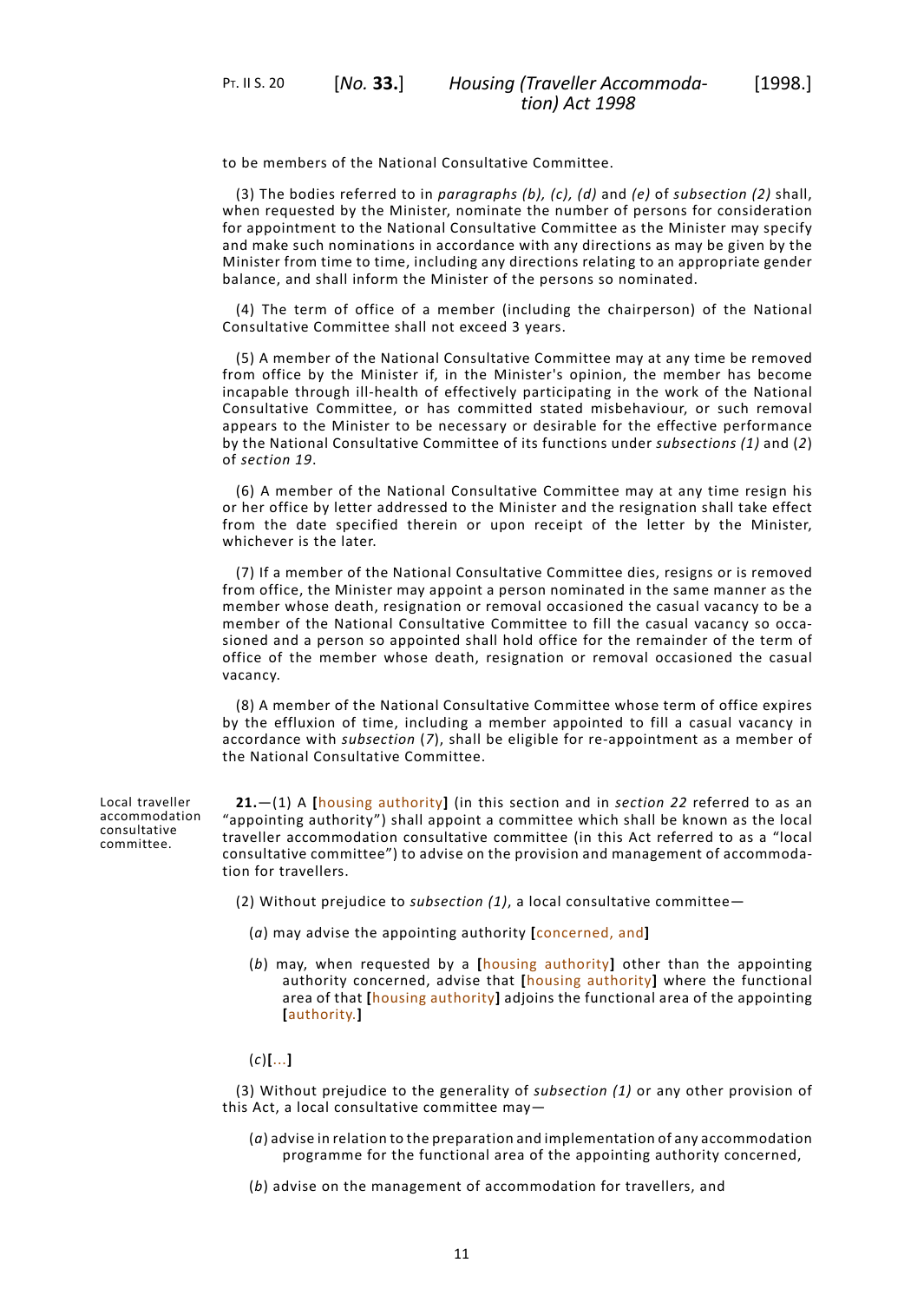(*c*) provide a liaison between travellers and members and officials of the appointing authority concerned.

(4) The appointing authority may provide such secretarial and administrative support including expenses and other costs to the local consultative committee as such appointing authority, having regard to any directions issued by the Minister, consider necessary or appropriate.

- (5) The Minister may issue directions to an appointing authority in relation to—
	- (*a*) the number and composition, including an appropriate gender balance, of the membership,
	- (*b*) the period of appointment of the members,
	- (*c*) the terms of reference of the local consultative committee, and
	- (*d*) services and support,

and the appointing authority concerned shall comply with any such directions.

(6) The proceedings of a local consultative committee shall not be invalidated by any vacancies among the membership.

<span id="page-15-0"></span>(7)**[**...**]**

Membership of local consultative committee. **22.**—(1) An appointing authority shall, in accordance with any directions issued by the Minister under *[section](#page-14-0) 21(5)*, appoint a chairperson of the local consultative committee and the membership of such committee which shall comprise the following—

- (*a*) members of the appointing authority concerned,
- (*b*) officials of the appointing authority **[**concerned, and**]**
- (*c*) representatives of local travellers and traveller bodies, **[**...**]**
- (*d*)**[**...**]**

and the number of members referred to in **[***paragraph (a)***]** shall not exceed one half of the membership of the local consultative committee and the number of representatives referred to in *paragraph (c)* shall not be less than one quarter of the membership of the local consultative committee.

<span id="page-15-1"></span>(2) A local consultative committee may regulate, by standing order or otherwise, its procedure and business.

(3) The making of an appointment under this section shall be a reserved function.

Provision of accommodation for travellers generally.

<span id="page-15-3"></span><span id="page-15-2"></span>**23.**—Nothing in this Act shall prevent a housing authority from providing accommodation for travellers, notwithstanding that **[**the housing authority concerned has not adopted an accommodation programme**]** under this Act.

# PART III

# Miscellaneous

Emergency situation. **24.**—Nothing in this Act shall prevent a **[**chief executive**]** from exercising the powers conferred on a **[**chief executive**] [**under subsections (4) and (5) of section 138 of the Local Government Act 2001,**]** in an emergency situation.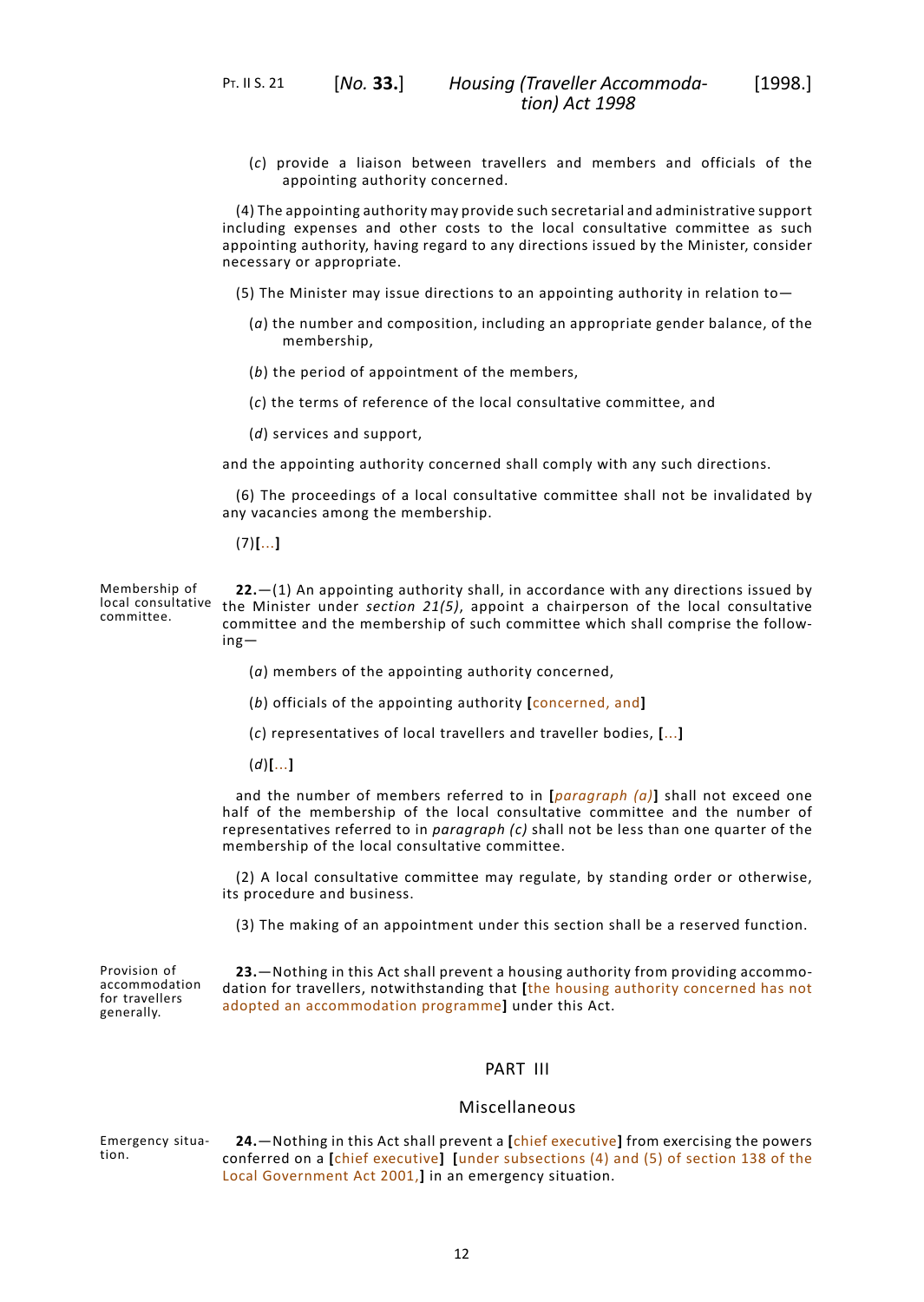Loans for caravans or sites.

of 1963.

- <span id="page-16-0"></span>**25.**—(1) Subject to *subsection (2)*, a housing authority may make a loan for the—
	- (*a*) acquisition or repair of a caravan within the meaning of section 13 of the Act of 1988 (as amended by *[section](#page-17-0) 29*), or
	- (*b*) acquisition of land for the purpose of providing a site and any construction works required for such purpose.

(2) The Minister shall, with the consent of the Minister for Finance, specify terms and conditions for loans made under *subsection* (*1*)

<span id="page-16-1"></span>(3) Subsections (2) to (14) of section 11 of the Act of 1992 shall apply, to such extent as may be appropriate and with any necessary modifications, to a loan made under this section.

**26.**—(1) Section 19 of the Act of 1963 is hereby amended in subsection (2) by—

- (*a*) the insertion in paragraph (*a*) of the following after subparagraph (v) (inserted by the European Communities (Natural Habitats) Regulations, 1997 (S.I. No. 94 of 1997)):
	- "(vi) for the provision of accommodation for travellers and the use of particular areas for that purpose, and",
	- and
- (*b*) the insertion in paragraph (*b*) of the following after subparagraph (iv) (inserted by the European Communities (Natural Habitats) Regulations, 1997 (S.I. No. 94 of 1997)):
	- "(v) for the provision of accommodation for travellers and the use of particular areas for that purpose.".
- <span id="page-16-2"></span>(2) Section 19 of the Act of 1963 is hereby amended by the insertion after subsection (9) of the following:

"(10) In this section 'traveller' has the meaning assigned to it by *[section](#page-6-2) 2* of the *Housing (Traveller Accommodation) Act, 1998."*.

**27.**—(1) A planning authority may, when complying with the provisions of paragraphs (*a*)(vi) (inserted by *[section](#page-16-1) 26*) and (*b*) (v) (inserted by *[section](#page-16-1) 26*) of section 19(2) of the Act of 1963, include those objectives in a variation of the development plan under section 20(1) of the Act of 1963 or a new development plan under section 20(1) of the Act of 1963 (as amended by section 43(1)(*e*) of the Local Government (Planning and Development) Act, 1976) of which notice under section 21(1)(*b*) of the Act of 1963 is published after the coming into operation of *[section](#page-16-1) 26*.

<span id="page-16-3"></span>(2) Notwithstanding the provisions of section 39 of the Act of 1963, any thing done or act carried out by a housing authority for the purpose of implementing an accommodation programme shall be deemed not to contravene a development plan in the period between the coming into operation of *[section](#page-16-1) 26* and compliance with paragraphs (*a*)(vi) (inserted by *[section](#page-16-1) 26*)) and (*b*)(v) (inserted by *[section](#page-16-1) 26*) of section 19(2) of the Act of 1963.

Amendment of section 3 of Housing (Miscellaneous Provisions) Act, 1979.

Supplemental provisions to *[section](#page-16-1) 26*.

**28.**—**[**...**]**

Amendment of section 19 of Act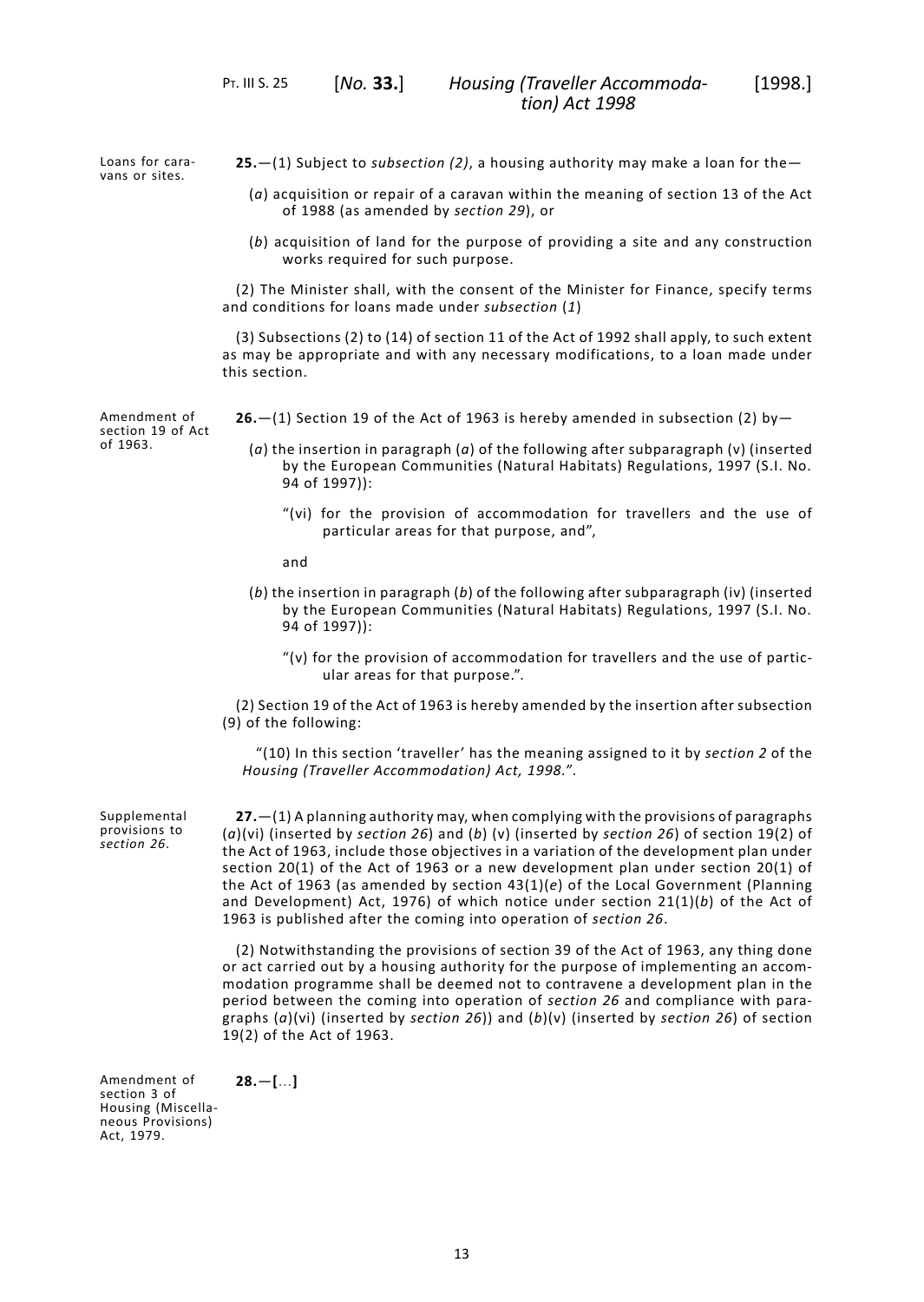<span id="page-17-0"></span>Amendment of section 13 of Act following section for section 13: of 1988. **29.**—Section 13 of the Act of 1988 is hereby amended by the substitution of the

"Provision of sites for caravans.

 $13. - (1)$  This section applies to persons belonging to the class of persons who traditionally pursue or have pursued a nomadic way of life.

(2) A housing authority may provide, improve, manage and control sites for caravans used by persons to whom this section applies, including sites with limited facilities for the use by such persons otherwise than as their normal place of residence or pending the provision of permanent accommodation under an accommodation programme within the meaning of *[section](#page-8-2) 7* of the *Housing (Traveller Accommodation) Act, 1998*, and may carry out any works incidental to such provision, improvement, management or control, including the provision of services for such sites.

(3) Section 56(2) of the Principal Act shall apply in connection with the provision of sites under this section as it applies in connection with the provision of dwellings under that section.

(4) A housing authority may, in respect of the use of a site provided by them under this section or of any service or facilities provided or made available in connection with such a site, make such charges as the housing authority see fit.

(5) Any charge due to a housing authority under subsection (4) shall be recoverable by them as a simple contract debt in a court of competent jurisdiction.

(6) The Minister may issue guidelines for the purpose of this section and a housing authority shall have regard to any such guidelines.

(7) In this section—

'caravan' means any structure designed or adapted for human habitation which is capable of being moved from one place to another, whether by towing or transport on a vehicle or trailer, and includes a motor vehicle so designed or adapted and a mobile home, but does not include a tent;

<span id="page-17-1"></span>'sites with limited facilities' means sites which, having regard to the temporary nature of such sites or the short duration of periods of use, have sufficient water, facilities for solid and liquid waste disposal and hard surface parking area for caravans.".

Amendment of section 15 of Act substitution of the following paragraph for paragraph (*c*): of 1988. **30.**—Section 15 of the Act of 1988 is hereby amended in subsection (1) by the

> <span id="page-17-2"></span>"(*c*) the provision of caravans or the provision, improvement or management by the authority of sites for caravans referred to in section 13 (as amended by the *Housing (Traveller Accommodation) Act, 1998*) for persons to whom that section applies;".

**[**Annual report and activities of a local consultative committee.

**31.**—An annual report of a local authority prepared in accordance with section 221 of the Local Government Act, 2001, shall record particulars of the activities of the local consultative committee and the steps taken to secure the implementation of an accommodation programme for the functional area concerned during the period to which the annual report relates.**]**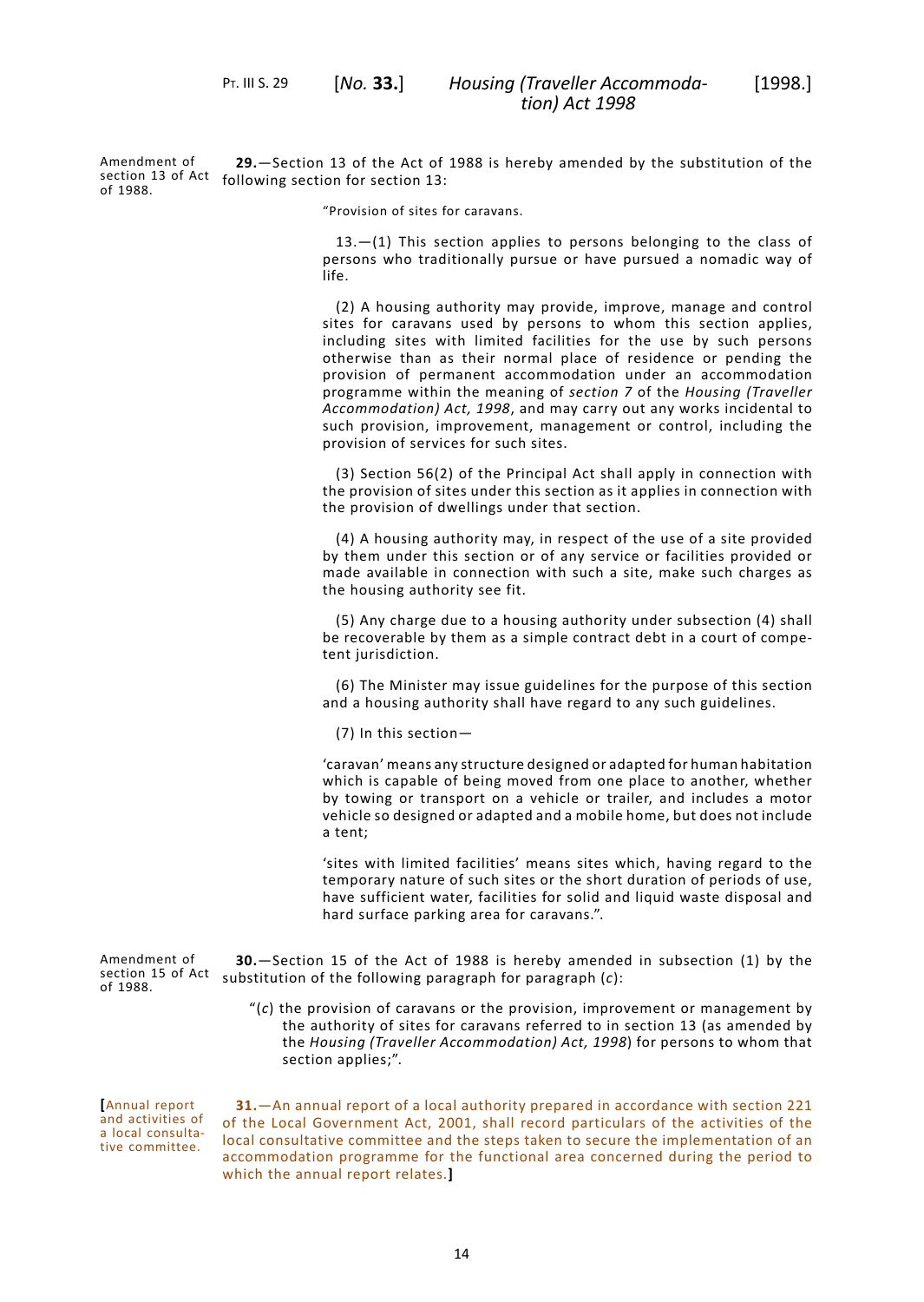*Housing (Traveller Accommoda-* [1998.] *tion) Act 1998*

Amendment of section 10 of Act of 1992.

- <span id="page-18-0"></span>**32.**—Section 10 of the Act of 1992 is hereby amended by—
	- (*a*) the substitution of the following subsection for subsection (1):

"(1) Where, without lawful authority, a person erects, places, occupies or otherwise retains a temporary dwelling in a public place and such temporary dwelling—

- (*a*) is within a five mile radius of any site provided, managed or controlled by a housing authority under section 13 of the Act of 1988 (as amended by the *Housing (Traveller Accommodation) Act, 1998*), or any site provided or managed under section 6 and the temporary dwelling concerned could, in the opinion of the housing authority within whose functional area such temporary dwelling has been erected, placed, occupied or otherwise retained, appropriately be accommodated on that site, the housing authority may serve a notice on that person requiring that person, within a specified period, to remove the said temporary dwelling to the said site,
- (*b*) is, in the opinion of the housing authority concerned—
	- (i) unfit for human habitation due to lack or inadequacy of water supply, sanitation or other essential services, or
	- (ii) likely to obstruct or interfere with the use of public or private amenities or facilities, or the maintenance of such amenities or facilities, or
	- (iii) likely to constitute or constitutes a significant risk to personal health, public health, or safety,

and such temporary dwelling could, in the opinion of the housing authority within whose functional area such temporary dwelling has been erected, placed, occupied or otherwise retained, appropriately be accommodated on any site provided, managed or controlled under section 13 of the Act of 1988 (as amended by the *Housing (Traveller Accommodation) Act, 1998*), or any site provided or managed under section 6, the housing authority may serve a notice on that person requiring that person, within a specified period, to remove such temporary dwelling to the said site,

- (*c*) is within a one mile radius of any site provided, managed or controlled by a housing authority under section 13 of the Act of 1988 (as amended by the *Housing (Traveller Accommodation) Act, 1998*), or any other traveller accommodation provided, managed or controlled by a housing authority under the *Housing Acts, 1966 to 1998*, or any traveller housing accommodation provided or managed under section 6 and the housing authority within whose functional area such temporary dwelling has been erected, placed, occupied or otherwise retained is of the opinion that, whether by reason of being one of a number of such temporary dwellings or otherwise, such temporary dwelling—
	- (i) is causing a nuisance or obstruction to the occupants of that site or traveller accommodation or other dwellings within the vicinity of that site or that traveller accommodation, or
	- (ii) creates a risk to the quality of water, sanitary, electrical or other services associated with that site or traveller accommodation or other dwellings within the vicinity of that site or traveller accommodation,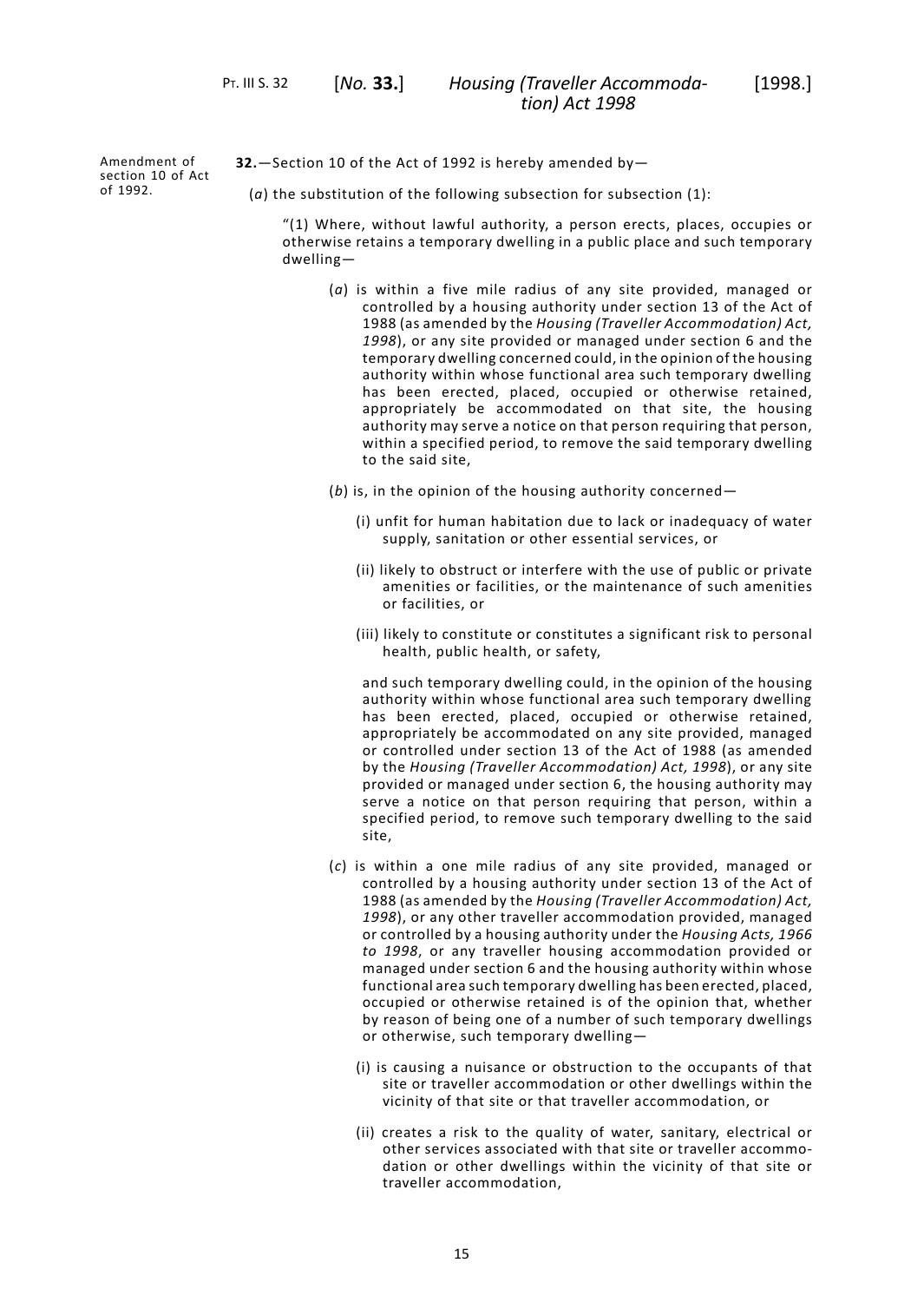the housing authority concerned may serve a notice on that person requiring that person, within a specified period, to remove the said temporary dwelling,

but where the site specified in a notice under paragraph *(a)* or paragraph *(b)* is a site provided by a housing authority other than the housing authority serving such notice or a body standing approved for the purposes of section 6, such notice shall not be served until the consent of the housing authority or body concerned to such service has been obtained.",

- (*b*) the substitution in subsection (2) of the following paragraph for paragraph (*b*):
	- "(*b*) the location of the site to which the temporary dwelling is required to be removed, or where a notice is served under subsection (1)(c), that the temporary dwelling is required to be removed to at least a distance of one mile from the specified site,",

and

- <span id="page-19-0"></span>(*c*) the substitution in subsection (5) of the following paragraph for paragraph (*a*):
	- "(*a*) to the site specified in the notice or, where a notice is served under subsection  $(1)(c)$ , to a location that is not less than one mile from the site referred to in than subsection, or".

Amendment of section 34 of Act substitution of "18, 20 or 20A" for "18 or 20". of 1992. **33.**—Section 34 of the Act of 1992 is hereby amended in subsection (1) by the

Amendment of section 1 of Act of 1997.

<span id="page-19-1"></span>**34.**—Section 1 of the Act of 1997 is hereby amended in subsection (1) by—

- (*a*) the insertion in paragraph (*b*) of the definition of "antisocial behaviour" after "house is situate" of "or a site",
- (*b*) the insertion of the following definition after the definition of "antisocial behaviour":

"'caravan' has the meaning assigned to it by section 13 of the Housing Act, 1988 (as amended by the *Housing (Traveller Accommodation) Act, 1998*);",

- (*c*) the insertion in paragraph *(b)* of the definition of "estate management" after "1997" of "or a site",
- (*d*) the insertion in the definition of "respondent" of "or where appropriate under section 3A" after "section 3", and
- (*e*) the insertion of the following definitions after the definition of "respondent":

"'site' means—

- (*a*) a site to which section 13 of the Housing Act, 1988, (as amended by the *Housing (Traveller Accommodation) Act, 1998*) applies, and
- <span id="page-19-2"></span>(*b*) a site provided or managed under section 6 of the Housing (Miscellaneous Provisions) Act, 1992;", and

"'site excluding order' has the meaning assigned to it by section 3A;".

Amendment of Act of 1997.

**35.**—The Act of 1997 is hereby amended by—

(*a*) the insertion of the following section after section 3: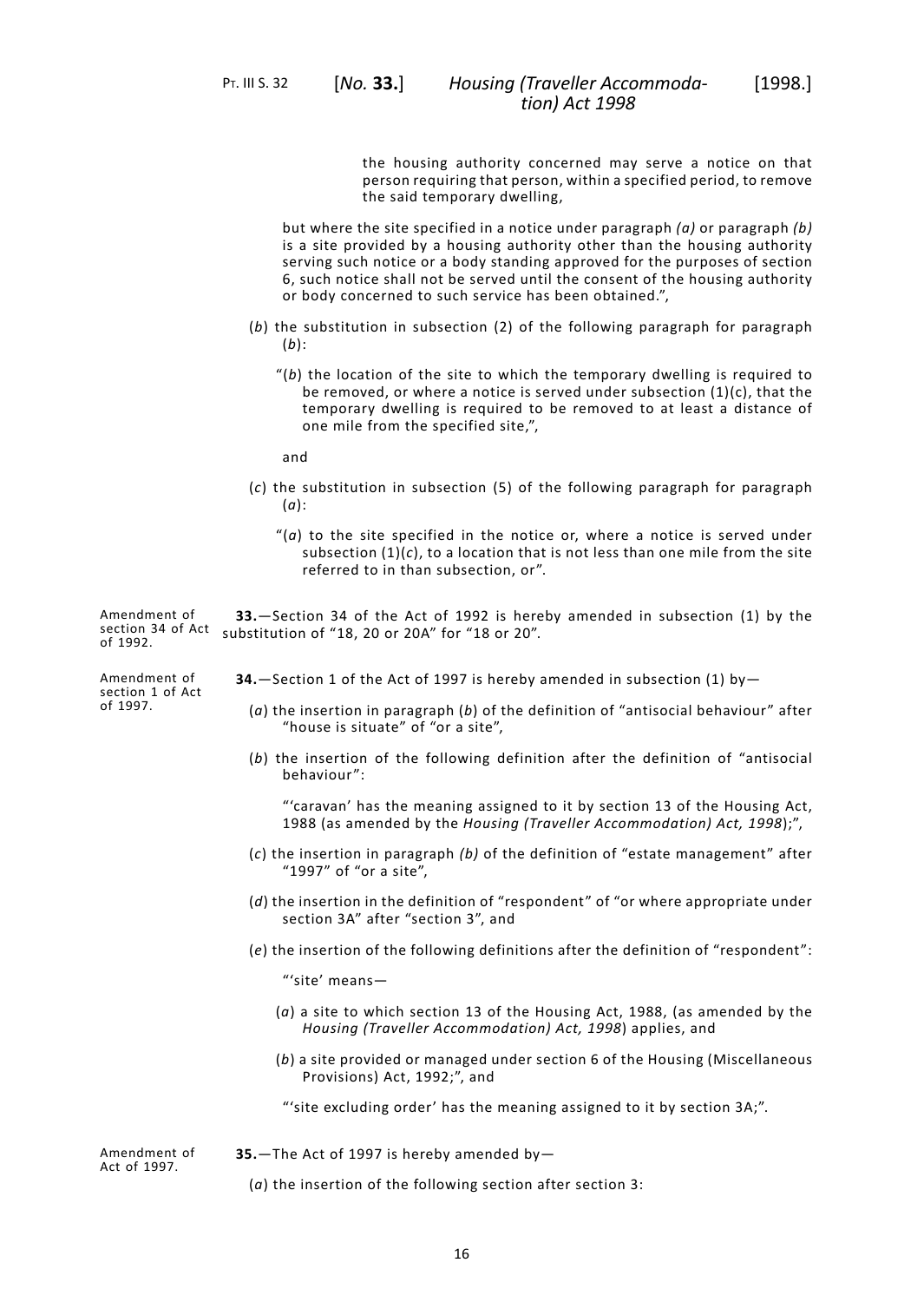"Site excluding orders.

 $3A.$   $-(1)$  A person who is authorised, including a person who is jointly authorised, by a housing authority or an approved body to occupy a caravan on a site (in this section referred to as an 'authorised person') may apply to the District Court for a site excluding order against another person (in this Act referred to as the 'respondent') whom the authorised person making the application believes to be engaging in antisocial behaviour.

*tion) Act 1998*

(2) A housing authority or an approved body may, in respect of a site provided by the housing authority or the approved body under the *Housing Acts, 1966* to *1998*, apply to the District Court for a site excluding order against a respondent whom the housing authority or the approved body believe to be engaging in anti-social behaviour and where the housing authority or the approved body—

- (*a*) having consulted the authorised person concerned and the health board in whose functional area the site is situate, believe that such authorised person may be deterred or prevented by violence, threat or fear from pursuing an application for a site excluding order, and
- (*b*) consider that, in the interests of good estate management, it is appropriate, in all the circumstances, to apply for a site excluding order.

(3) Where, following an application under this section, the District Court, or the Circuit Court on appeal from the District Court, is of the opinion that there are reasonable grounds for believing that the respondent is or has been engaged in anti-social behaviour, it may by order (in this Act referred to as a 'site excluding order')—

- (*a*) direct the respondent, if residing at the site in respect of which the application was made, to leave that site, and
- (*b*) prohibit the respondent, whether or not the respondent is or is not residing at the site, for the period during which the order is in force, from entering or being in the vicinity of that site or any other specified site or being on or being in or in the vicinity of any specified site.

(4) A site excluding order may, if the court thinks fit, prohibit the respondent from causing or attempting to cause any intimidation, coercion, harassment or obstruction of, threat to, or interference with the authorised person referred to in either subsection (1) or subsection (2) or other occupant of any site concerned.

(5) Where a site excluding order has been made the authorised person concerned, where the application was made under subsection (1), or the housing authority or approved body, where the application was made under subsection (2), or the respondent may apply to have such site excluding order varied and the District Court, or the Circuit Court, on hearing such application for variation shall make such order as it considers appropriate in the circumstances.

(6) A site excluding order, whether made by the District Court or the Circuit Court on appeal from the District Court, shall, subject to subsection (7) and section 9, expire 3 years after the date of its making or on the expiration of such shorter period as specified in the order.

(7) On or before the expiration of a site excluding order to which subsection (6) relates, a further site excluding order may be made by the District Court, or by the Circuit Court, on appeal from the District Court,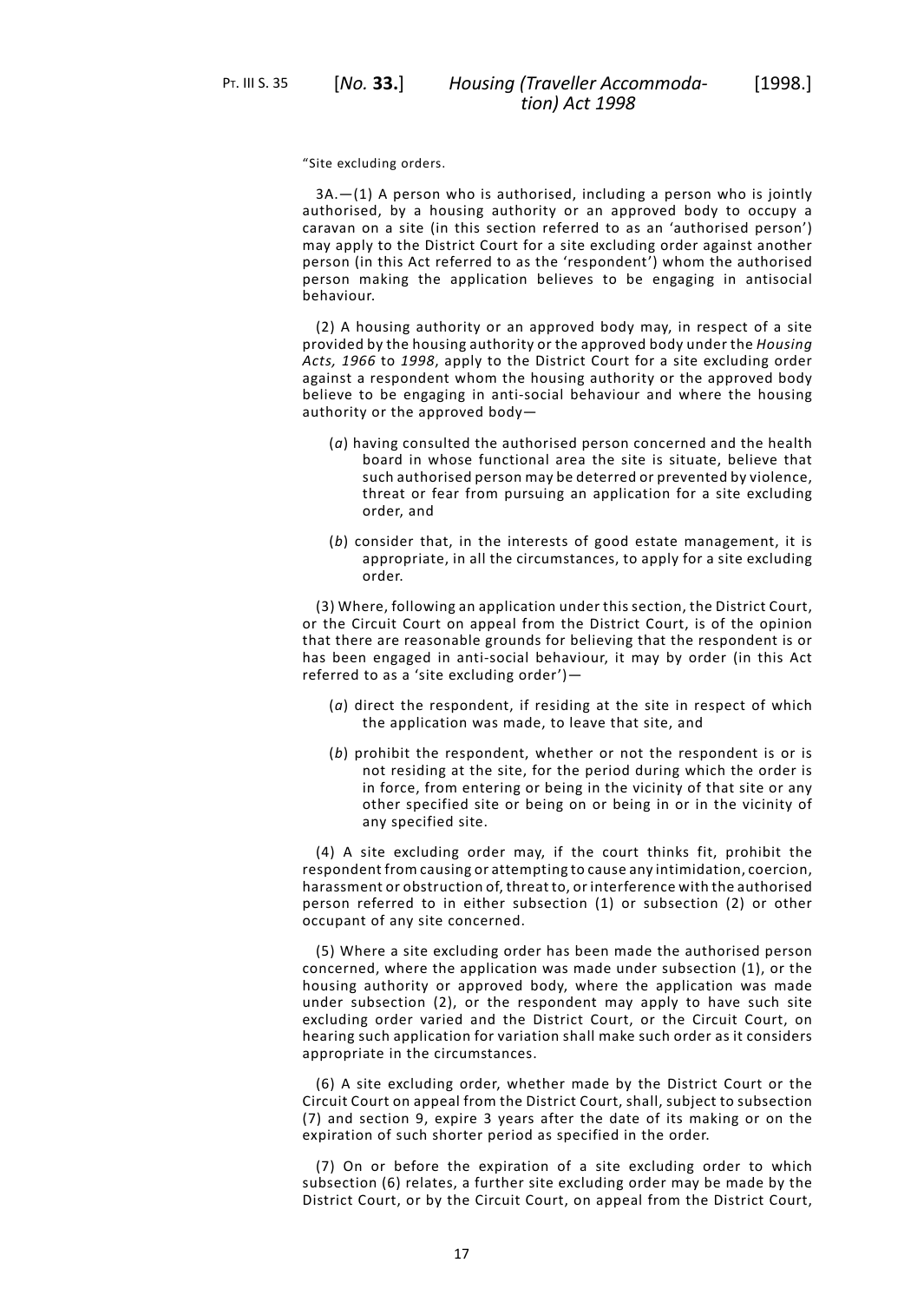PT. III S. 35 [*No.* **33.**]

for a period of 3 years or such shorter period as specified in the order and the order shall take effect from the date of expiration of the firstmentioned site excluding order.

(8) A site excluding order under this section may if the court thinks fit or appropriate—

- (*a*) require the respondent, within a specified period, or
- (*b*) permit the respondent, on such conditions as the court may specify,

to remove from the site any caravan owned and occupied by the respondent on that site.

(9) Sections 4 to 12 shall apply, with any necessary modifications, to a site excluding order under this section and for this purpose references in those sections to—

- (*a*) 'excluding order' shall be construed and have effect as including a reference to a site excluding order,
- (*b*) 'interim excluding order' shall be construed and have effect as including a reference to an interim site excluding order,
- (*c*) 'house' or 'housing estate' shall be construed and have effect as including a reference to a site, and
- (*d*) 'tenant' shall be construed and have effect as including a reference to an authorised person making an application under subsection (1) or referred to in subsection (2)(*a*).

(10) Subsections (4), (5) and (8) shall apply to an interim site excluding order as they apply to a site excluding order.

(11) In this section 'approved body' has the meaning assigned to it by section 13(2);",

and

(*b*) the insertion of the following section after section 14:

"Authorisation to occupy caravan on site.

14A.—Notwithstanding anything contained in the *Housing Acts, 1966* to *1998*, a housing authority may refuse or defer an authorisation to a person to occupy a caravan on a site where—

- (*a*) the housing authority considers that that person is or has been engaged in anti-social behaviour or that the occupation by that person of a caravan on the site would not be in the interest of good estate management, or
- (*b*) that person fails to provide information, including information relating to persons residing or to reside with that person, which is requested by the housing authority and which the housing authority considers necessary in respect of the application for such authorisation.".

<span id="page-21-0"></span>**36.**—The Act of 1997 is hereby amended—

- (*a*) in section 10 by the insertion in subsection (1) after "section 3," of "3A,",
- (*b*) in section 11 by the insertion after "section 3," of "3A," and

Miscellaneous amendments to Act of 1997.